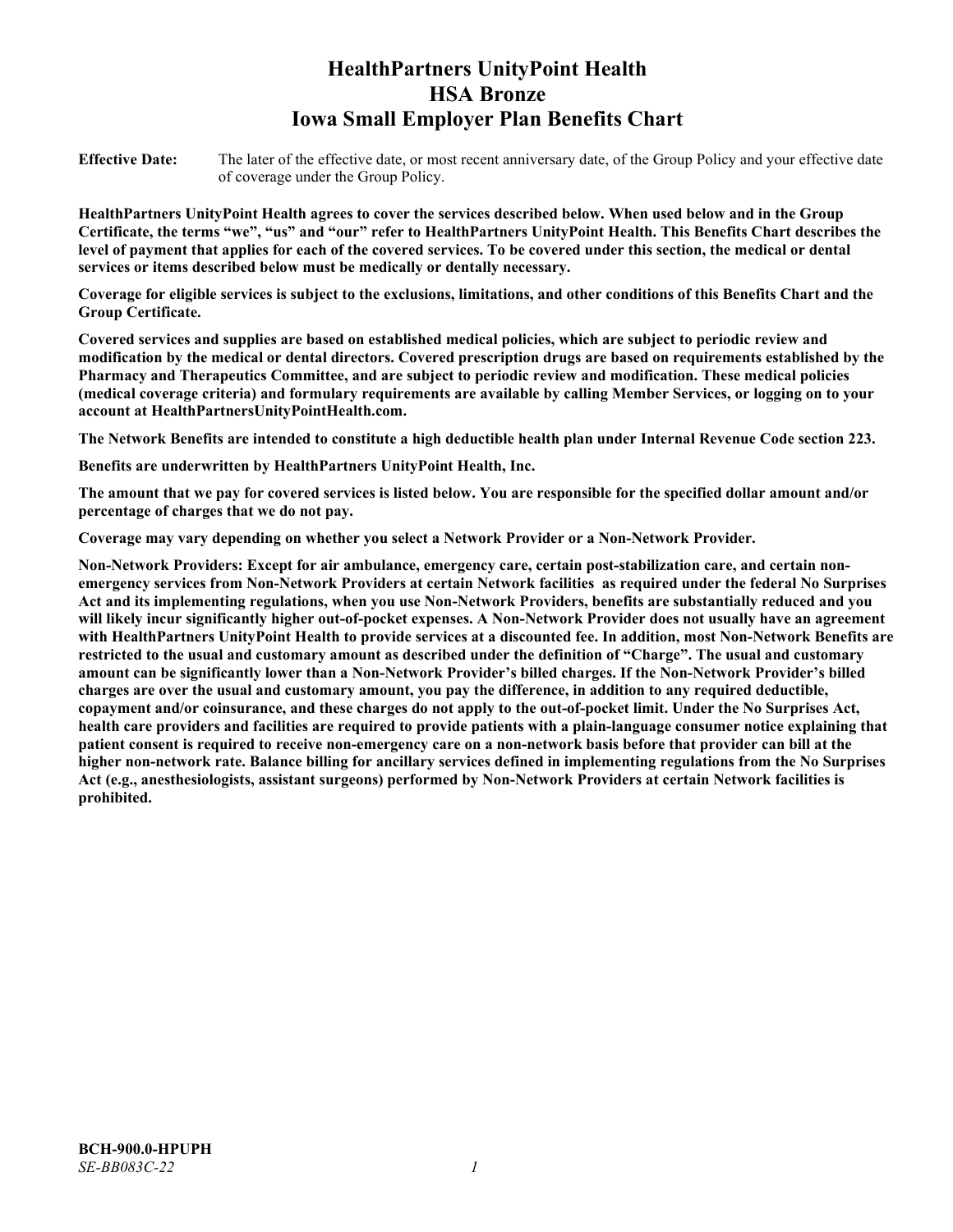# **These definitions apply to this Benefits Chart. They also apply to the Group Certificate.**

| <b>Biosimilar drug:</b> | A prescription drug, approved by the Food and Drug Administration (FDA), that the FDA has<br>determined is biosimilar to and interchangeable with a biological brand name drug. Biosimilar<br>drugs are not considered generic drugs and are not covered under the generic drug benefit.                                                                                                                                                                                                                                                                                                                                           |
|-------------------------|------------------------------------------------------------------------------------------------------------------------------------------------------------------------------------------------------------------------------------------------------------------------------------------------------------------------------------------------------------------------------------------------------------------------------------------------------------------------------------------------------------------------------------------------------------------------------------------------------------------------------------|
| <b>Brand name drug:</b> | A prescription drug, approved by the Food and Drug Administration (FDA), that is<br>manufactured, sold, or licensed for sale under a trademark by the pharmaceutical company that<br>originally researched and developed the drug. Brand name drugs have the same active-ingredient<br>formula as the generic version of the drug. However, generic drugs are manufactured and sold by<br>other drug manufacturers and are generally not available until after the patent on the brand name<br>drug has expired. A few brand name drugs may be covered at the generic drug benefit level if<br>this is indicated on the formulary. |
| Calendar year:          | This is the 12-month period beginning 12:01 A.M. central time, on January 1, and ending 12:00<br>A.M. central time of the next following December 31.                                                                                                                                                                                                                                                                                                                                                                                                                                                                              |
| Charge:                 | For covered services delivered by participating Network Providers, is the provider's discounted<br>charge for a given medical/surgical service, procedure or item.                                                                                                                                                                                                                                                                                                                                                                                                                                                                 |
|                         | For covered services delivered by Non-Network providers, a contracted rate may apply if such<br>arrangement is available to HealthPartners UnityPoint Health.                                                                                                                                                                                                                                                                                                                                                                                                                                                                      |
|                         | For the Usual and Customary Charge for covered services delivered by Non-Network Providers,<br>our payment is calculated using one of the following options to be determined at the discretion of<br>HealthPartners UnityPoint Health: 1) a percentage of the Medicare fee schedule; 2) a comparable<br>schedule if the service is not on the Medicare fee schedule; or 3) a commercially reasonable rate<br>for such service.                                                                                                                                                                                                     |
|                         | The usual and customary charge is the maximum amount allowed that we consider in the<br>calculation of the payment of charges incurred for certain covered services. You must pay for<br>any charges above the usual and customary charge, and they do not apply to the out-of-pocket<br>limit.                                                                                                                                                                                                                                                                                                                                    |
|                         | A charge is incurred for covered ambulatory medical and surgical services, on the date the<br>service or item is provided. A charge is incurred for covered inpatient services, on the date of<br>admission to a hospital. To be covered, a charge must be incurred on or after your effective date<br>and on or before the termination date.                                                                                                                                                                                                                                                                                      |
| Copayment/coinsurance:  | The specified dollar amount, or percentage, of charges incurred for covered services, which we<br>do not pay, but which you must pay, each time you receive certain medical services, procedures<br>or items. Our payment for those covered services or items begins after the copayment or<br>coinsurance is satisfied. Covered services or items requiring a copayment or coinsurance are<br>specified in this Benefits Chart.                                                                                                                                                                                                   |
|                         | For services provided by a Network Provider:                                                                                                                                                                                                                                                                                                                                                                                                                                                                                                                                                                                       |
|                         | An amount which is listed as a flat dollar copayment is applied to a Network Provider's<br>discounted charges for a given service. However, if the Network Provider's discounted charge<br>for a service or item is less than the flat dollar copayment, you will pay the Network Provider's<br>discounted charge. An amount which is listed as a percentage of charges or coinsurance is based<br>on the Network Provider's discounted charges, calculated at the time the claim is processed,<br>which may include an agreed upon fee schedule rate for case rate or withhold arrangements.                                      |
|                         | For services provided by a Non-Network Provider:                                                                                                                                                                                                                                                                                                                                                                                                                                                                                                                                                                                   |
|                         | Any copayment or coinsurance is applied to the lesser of the provider's charges or the usual and<br>customary charge for a service.                                                                                                                                                                                                                                                                                                                                                                                                                                                                                                |
|                         | A copayment or coinsurance is due at the time a service is provided, or when billed by the<br>provider.                                                                                                                                                                                                                                                                                                                                                                                                                                                                                                                            |
|                         |                                                                                                                                                                                                                                                                                                                                                                                                                                                                                                                                                                                                                                    |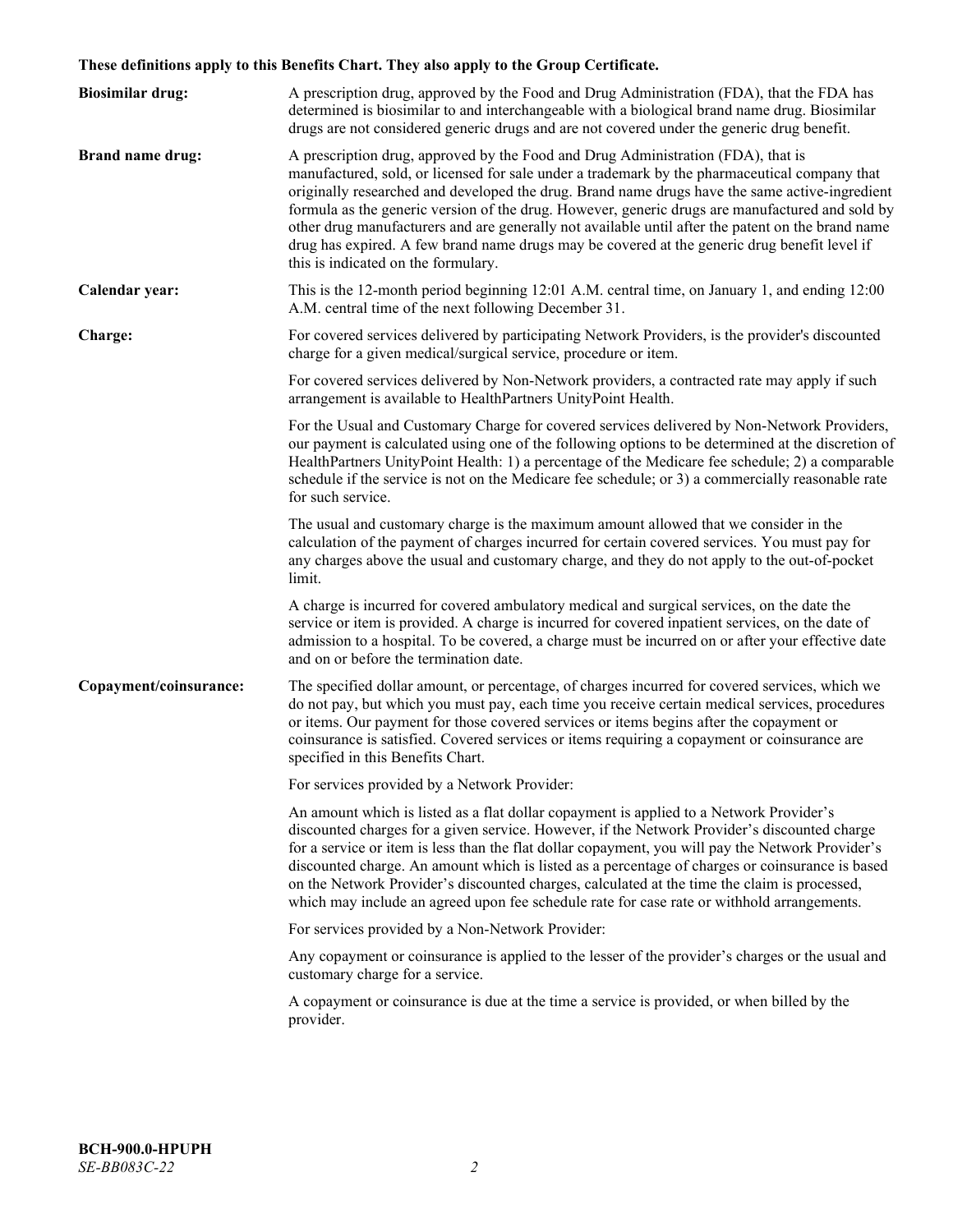| Deductible:               | The specified dollar amount of charges incurred for covered services, which we do not pay, but<br>an enrollee or a family has to pay first in a calendar year. Our payment for those services or items<br>begins after the deductible is satisfied. For Network Providers, the amount of the charges that<br>apply to the deductible are based on the Network Provider's discounted charges, calculated at the<br>time the claim is processed, which may include an agreed upon fee schedule rate for case rate or<br>withhold arrangements. For Non-Network Providers, the amount of charges that apply to the<br>deductible are the lesser of the provider's charges or the usual and customary charge for a<br>service. |
|---------------------------|----------------------------------------------------------------------------------------------------------------------------------------------------------------------------------------------------------------------------------------------------------------------------------------------------------------------------------------------------------------------------------------------------------------------------------------------------------------------------------------------------------------------------------------------------------------------------------------------------------------------------------------------------------------------------------------------------------------------------|
|                           | Any amounts paid or reimbursed by a third party, including but not limited to: point of service<br>rebates, manufacturer coupons, manufacturer debit cards or other forms of direct reimbursement<br>to an insured for a product or service, will not apply toward your deductible, to the extent<br>permitted under state and federal law.                                                                                                                                                                                                                                                                                                                                                                                |
|                           | Your plan has an embedded deductible. This means once an insured meets the individual<br>deductible, the plan begins paying benefits for that person. If two or more members of the family<br>meet the family deductible, the plan begins paying benefits for all members of the family,<br>regardless of whether each insured has met the individual deductible. However, an insured may<br>not contribute more than the individual deductible toward the family deductible.                                                                                                                                                                                                                                              |
|                           | All services are subject to the deductible, unless otherwise indicated below in this Benefits Chart.                                                                                                                                                                                                                                                                                                                                                                                                                                                                                                                                                                                                                       |
| Formulary:                | This is a current list, which may be revised from time to time, of prescription drugs, medications,<br>equipment and supplies covered by us as indicated in this Benefits Chart which are covered at the<br>highest benefit level. Some drugs on the formulary may require prior authorization to be covered<br>as formulary drugs. The formulary, and information on drugs that require prior authorization, are<br>available by calling Member Services, or logging on to your account at<br>HealthPartnersUnityPointHealth.com.                                                                                                                                                                                         |
| Generic drug:             | A prescription drug, approved by the Food and Drug Administration (FDA) that the FDA has<br>determined is comparable to a brand name drug product in dosage form, strength, route of<br>administration, quality, intended use and documented bioequivalence. Generally, generic drugs<br>cost less than brand name drugs. Some brand name drugs may be covered at the generic drug<br>benefit level if this is indicated on the formulary.                                                                                                                                                                                                                                                                                 |
| Lifetime maximum benefit: | The specified coverage limit actually paid by us for services and/or charges incurred by you for a<br>given procedure or diagnosis. Payment of benefits under this Benefits Chart ceases when that<br>lifetime maximum benefit is reached. You have to pay for any subsequent charges. Essential<br>health benefits are not subject to any lifetime maximums.                                                                                                                                                                                                                                                                                                                                                              |
| Non-formulary drug:       | This is a prescription drug, approved by the Food and Drug Administration (FDA), that is not on<br>the formulary, is medically necessary and is not investigative or otherwise excluded under the<br>Certificate.                                                                                                                                                                                                                                                                                                                                                                                                                                                                                                          |
| Out-of-pocket expenses:   | You pay the specified copayments/coinsurance and deductibles applicable for particular services,<br>subject to the out-of-pocket limits described below. These amounts are in addition to the monthly<br>premium payments.                                                                                                                                                                                                                                                                                                                                                                                                                                                                                                 |
| Out-of-pocket limit:      | You pay the copayments/coinsurance and deductibles for covered services, to the individual or<br>family out-of-pocket limits. Thereafter we cover 100% of charges incurred for all other covered<br>services, for the rest of the calendar year. You pay amounts greater than the out-of-pocket limits<br>if you exceed any lifetime maximum benefit or any visit or day limits. Essential health benefits<br>are not subject to any lifetime maximums.                                                                                                                                                                                                                                                                    |
|                           | Non-Network Benefits above the usual and customary charge (see definition of charge above) do<br>not apply to the out-of-pocket limit.                                                                                                                                                                                                                                                                                                                                                                                                                                                                                                                                                                                     |
|                           | Non-Network Benefits for transplant surgery do not apply to the out-of-pocket limit.                                                                                                                                                                                                                                                                                                                                                                                                                                                                                                                                                                                                                                       |
|                           | Any amounts paid or reimbursed by a third party, including but not limited to: point of service<br>rebates, manufacturer coupons, manufacturer debit cards or other forms of direct reimbursement<br>to an insured for a product or service, will not apply as an out-of-pocket expense, to the extent<br>permitted under state and federal law.                                                                                                                                                                                                                                                                                                                                                                           |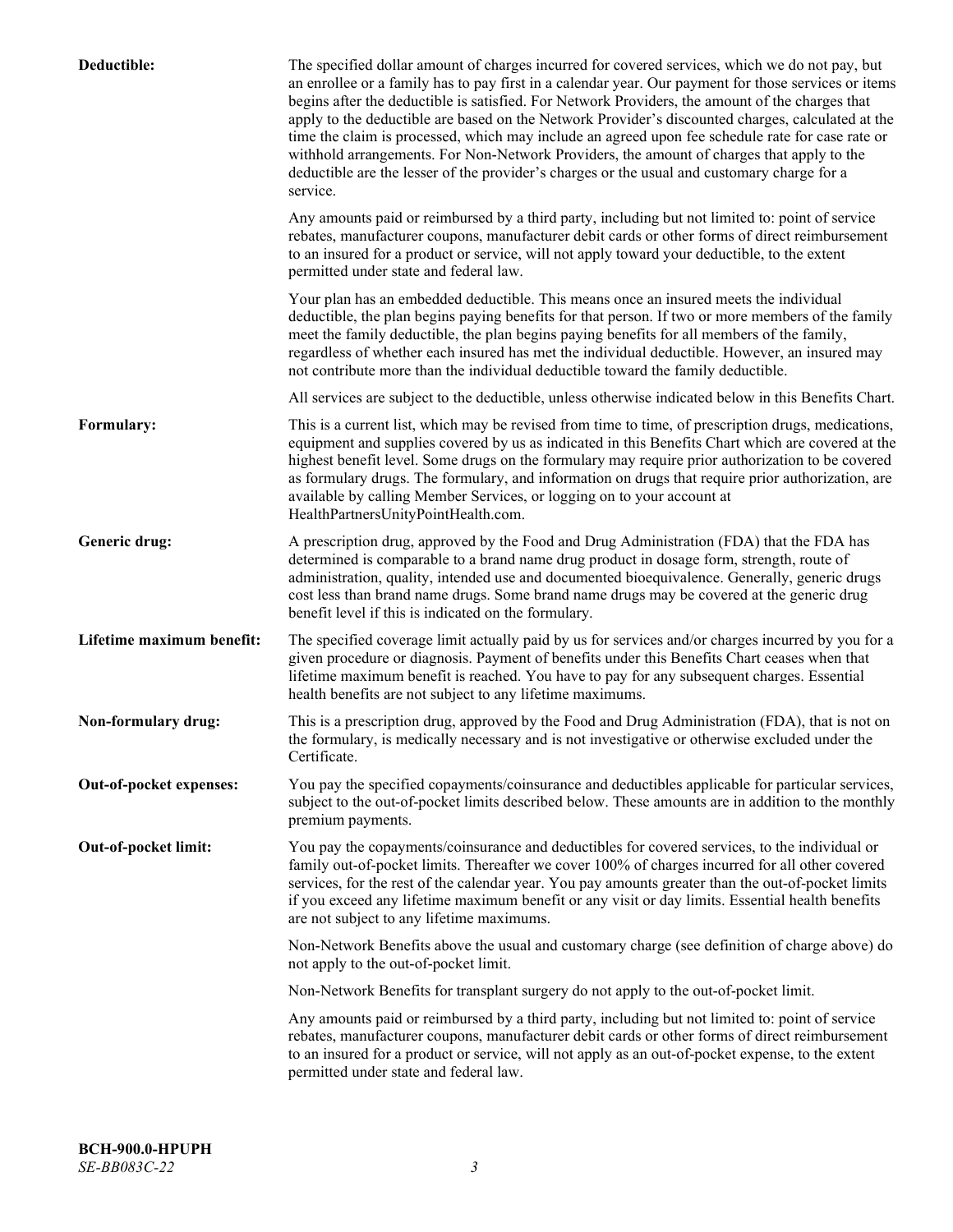You are responsible to keep track of the out-of-pocket expenses. Contact our Member Services department for assistance in determining the amount paid by the enrollee for specific eligible services received. Claims for reimbursement under the out-of-pocket limit provisions are subject to the same time limits and provisions described under the "Claims Provisions" section of the Certificate. **Specialty drug list:** This is a current list, which may be revised from time to time, of prescription drugs, medications, equipment and supplies, which are typically bio-pharmaceuticals. The purpose of a specialty drug list is to facilitate enhanced monitoring of complex therapies used to treat specific conditions. Specialty drugs are covered by us as indicated in this Benefits Chart. The specialty drug list is available by calling Member Services, or logging on to your account at [HealthPartnersUnityPointHealth.com.](https://www.healthpartnersunitypointhealth.com/)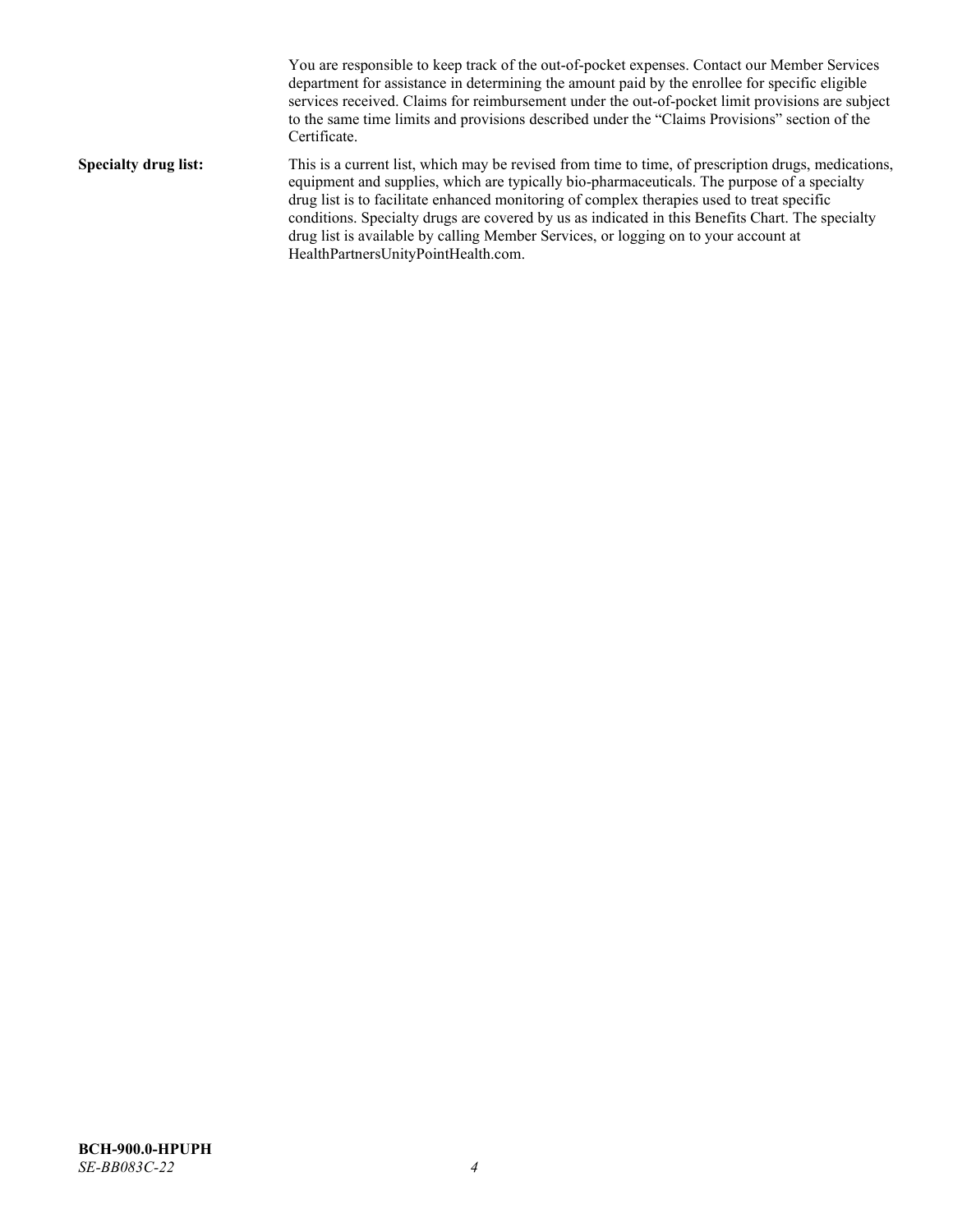# **DEDUCTIBLES, OUT-OF-POCKET LIMITS AND LIFETIME MAXIMUMS**

#### **Individual calendar year deductible**

| <b>Network Benefits</b> | <b>Non-Network Benefits</b> |
|-------------------------|-----------------------------|
| \$6,850                 | \$10,000                    |

#### **Family calendar year deductible**

| <b>Network Benefits</b> | <b>Non-Network Benefits</b> |
|-------------------------|-----------------------------|
| \$13,700                | \$20,000                    |

Separate deductibles must be satisfied under the Network Benefits and Non-Network Benefits.

Your plan has an embedded deductible. This means once an insured meets the individual deductible, the plan begins paying benefits for that person. If two or more members of the family meet the family deductible, the plan begins paying benefits for all members of the family, regardless of whether each insured has met the individual deductible. However, an insured may not contribute more than the individual deductible toward the family deductible.

Any amounts paid or reimbursed by a third party, including but not limited to: point of service rebates, manufacturer coupons, manufacturer debit cards or other forms of direct reimbursement to an insured for a product or service, will not apply toward your deductible, to the extent permitted under state and federal law.

#### **Individual calendar year out-of-pocket limit**

| <b>Network Benefits</b> | <b>Non-Network Benefits</b> |
|-------------------------|-----------------------------|
| \$7,000                 | \$30,000                    |

#### **Family calendar year out-of-pocket limit**

| <b>Network Benefits</b> | <b>Non-Network Benefits</b> |
|-------------------------|-----------------------------|
| \$14,000                | \$60,000                    |

Separate out-of-pocket limits must be satisfied under the Network Benefits and Non-Network Benefits.

Non-Network Benefits above the usual and customary charge will not apply toward the individual or family out-of-pocket limit.

Non-Network Benefits for transplant surgery do not apply to the out-of-pocket limit.

Any amounts paid or reimbursed by a third party, including but not limited to: point of service rebates, manufacturer coupons, manufacturer debit cards or other forms of direct reimbursement to an insured for a product or service, will not apply as an out-ofpocket expense, to the extent permitted under state and federal law.

#### **Lifetime maximum benefit for bariatric surgery**

| <b>Network Benefits</b> | <b>Non-Network Benefits</b> |
|-------------------------|-----------------------------|
| <sup>I</sup> Inlimited. | \$5,000                     |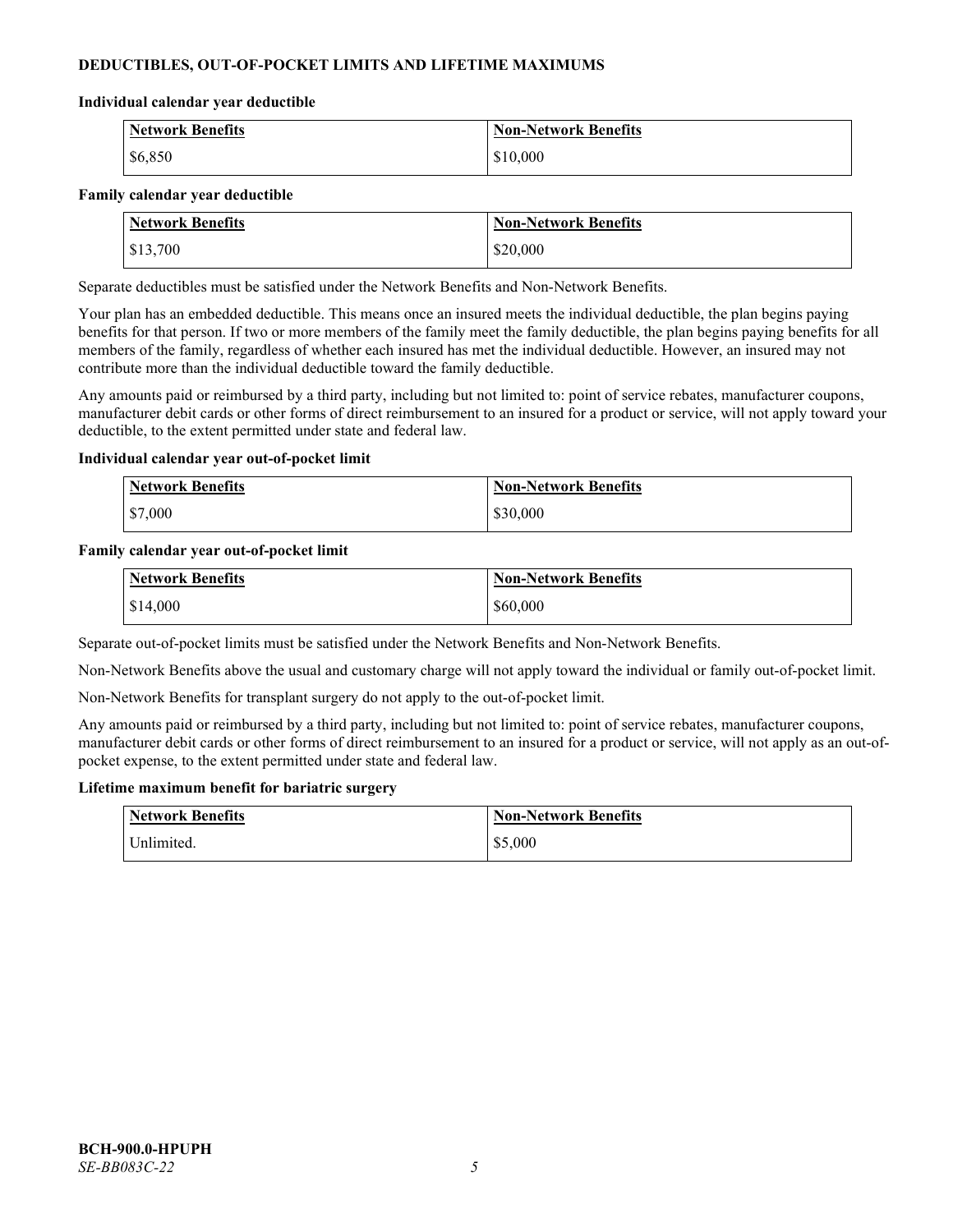# **AMBULANCE AND MEDICAL TRANSPORTATION**

#### **Covered Services:**

We cover ambulance and medical transportation for medical emergencies.

We also cover medically necessary, non-emergency ground and air medical transportation if it meets our coverage criteria.

Under the No Surprises Act, non-network air ambulance providers may not bill patients for more than their cost-sharing responsibility for the corresponding Network service.

Covered services and supplies are based on established medical policies, which are subject to periodic review and modification by the medical or dental directors. These medical policies (medical coverage criteria) and applicable prior authorization requirements are available by calling Member Services, or logging on to your account at [HealthPartnersUnityPointHealth.com.](https://www.healthpartnersunitypointhealth.com/)

| <b>Network Benefits</b>       | <b>Non-Network Benefits</b> |
|-------------------------------|-----------------------------|
| 100% of the charges incurred. | See Network Benefits.       |

#### **Not Covered:**

See "Services Not Covered" in the Group Certificate.

# **BEHAVIORAL HEALTH SERVICES**

#### **Covered Services:**

Covered services are based on established medical policies, which are subject to periodic review and modification by the medical directors. These medical policies (medical coverage criteria) are available by calling Member Services, or logging on to your account at [HealthPartnersUnityPointHealth.com.](https://www.healthpartnersunitypointhealth.com/)

#### **Mental health services**

We cover services for mental health diagnoses as described in the Diagnostic and Statistical Manual of Mental Disorders – Fifth Edition (DSM-5) (most recent edition).

**Outpatient services including intensive outpatient and day treatment services:** We cover medically necessary outpatient professional mental health services for evaluation, crisis intervention, and treatment of mental health disorders.

A comprehensive diagnostic assessment will be used as the basis for a determination by a mental health professional, concerning the appropriate treatment and the extent of services required.

Outpatient services we cover for a diagnosed mental health condition include the following:

- Individual, group, family, and multi-family therapy;
- Medication management provided by a physician, certified nurse practitioner, or physician's assistant;
- Psychological testing services for the purposes of determining the differential diagnoses and treatment planning for patients currently receiving behavioral health services;
- Day treatment and intensive outpatient services in a licensed program;
- Partial hospitalization services in a licensed hospital or community mental health center;
- Psychotherapy and nursing services provided in the home if authorized by us; and
- Treatment for gender dysphoria.

| <b>Network Benefits</b>       | <b>Non-Network Benefits</b>  |
|-------------------------------|------------------------------|
| 100% of the charges incurred. | 50% of the charges incurred. |

#### **Group therapy**

| <b>Network Benefits</b>       | <b>Non-Network Benefits</b>  |
|-------------------------------|------------------------------|
| 100% of the charges incurred. | 50% of the charges incurred. |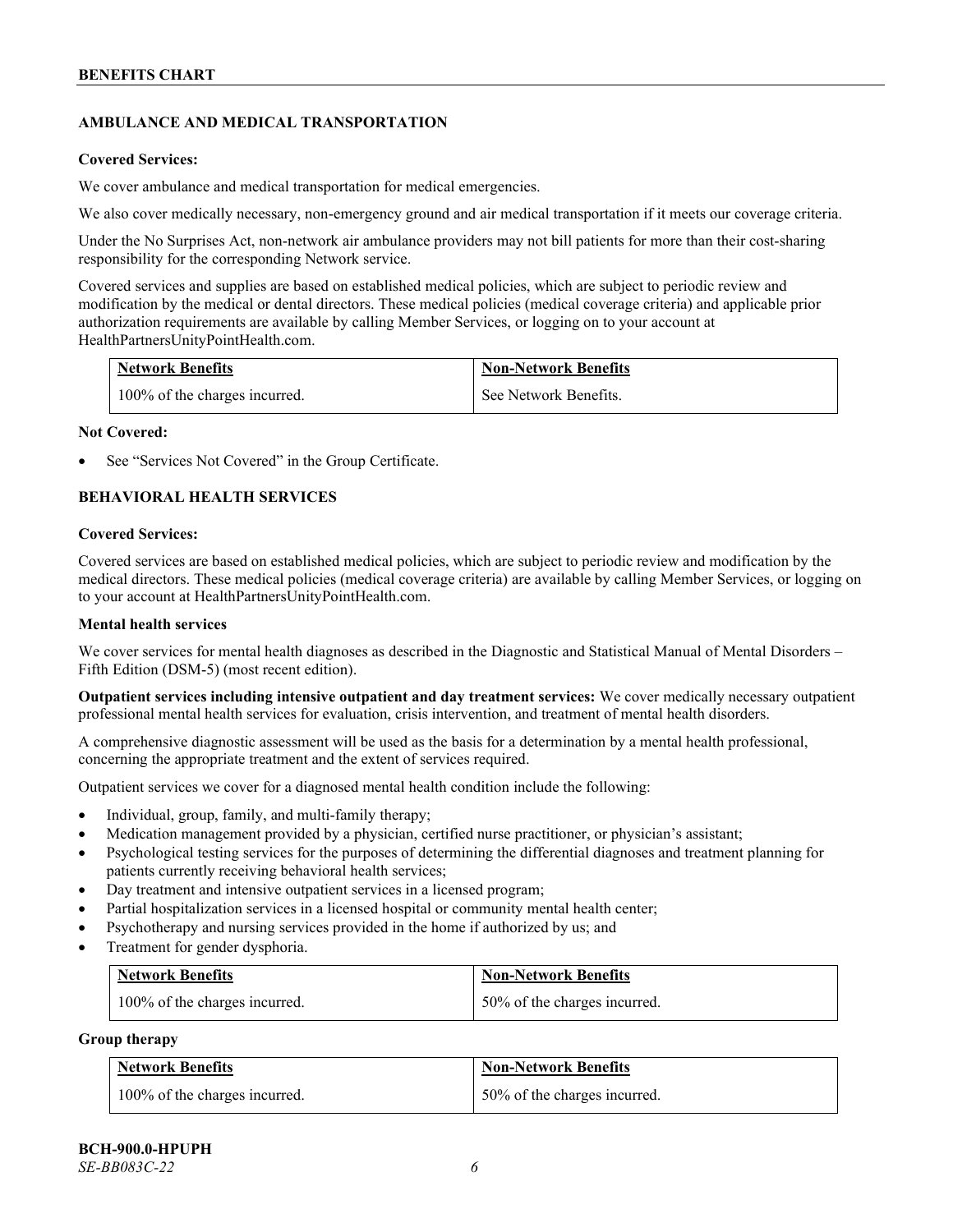**Inpatient services, including mental health residential treatment services:** We cover the following:

- Medically necessary inpatient services in a hospital and professional services for treatment of mental health disorders. Medical stabilization is covered under inpatient hospital services in the "Hospital and Skilled Nursing Facility Services" section; and
- Medically necessary mental health residential treatment services. This care must be authorized by us and provided by a hospital or residential behavioral health treatment facility licensed by the local state or Department of Health and Human Services. Services not covered under this benefit include halfway houses, group homes, extended care facilities, shelter services, correctional services, detention services, transitional services, group residential services, foster care services and wilderness programs.

| <b>Network Benefits</b>       | <b>Non-Network Benefits</b>  |
|-------------------------------|------------------------------|
| 100% of the charges incurred. | 50% of the charges incurred. |

#### **Substance use disorder (SUD) services**

We cover medically necessary services for assessments by a licensed alcohol and drug counselor and treatment of substance use disorders as defined in the latest edition of the DSM-5.

**Outpatient services, including intensive outpatient and day treatment services:** We cover medically necessary outpatient professional services for the diagnosis and treatment of substance use disorder. Substance use disorder treatment services must be provided by a program licensed by the local Department of Health and Human Services.

Outpatient services we cover for a diagnosed substance use disorder include the following:

- Individual, group, family, and multi-family therapy provided in an office setting;
- Opiate replacement therapy including methadone and buprenorphine treatment; and
- Day treatment and intensive outpatient services in a licensed program.

| <b>Network Benefits</b>       | <b>Non-Network Benefits</b>  |
|-------------------------------|------------------------------|
| 100% of the charges incurred. | 50% of the charges incurred. |

**Inpatient services:** We cover the following:

- Medically necessary inpatient services in a hospital or primary residential treatment in a licensed substance use disorder treatment center. Primary residential treatment is an intensive residential treatment program of limited duration, typically 30 days or less.
- Services provided in a hospital that is licensed by the local state and accredited by Medicare; and
- Detoxification services in a hospital or community detoxification facility if it is licensed by the local Department of Health and Human Services.

| <b>Network Benefits</b>       | <b>Non-Network Benefits</b>  |
|-------------------------------|------------------------------|
| 100% of the charges incurred. | 50% of the charges incurred. |

**Not Covered:**

See "Services Not Covered" in the Group Certificate.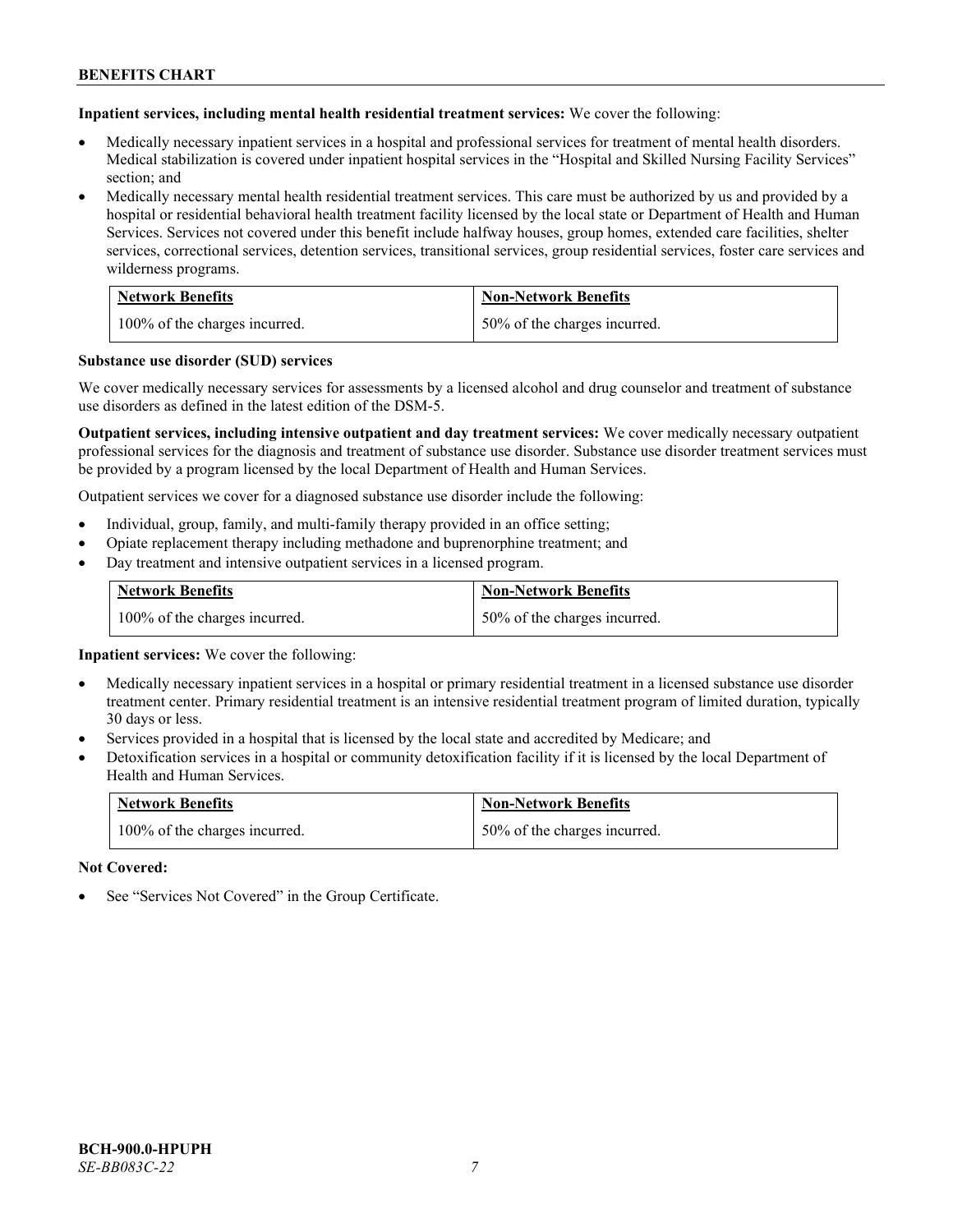## **CHIROPRACTIC SERVICES**

#### **Covered Services:**

We cover chiropractic services for rehabilitative care. Chiropractic services are adjustments to any abnormal articulations of the human body, especially those of the spinal column, for the purpose of giving freedom of action to impinged nerves that may cause pain or deranged function.

Massage therapy which is performed in conjunction with other treatment/modalities by a chiropractor, is part of a prescribed treatment plan and is not billed separately is covered.

| <b>Network Benefits</b>       | <b>Non-Network Benefits</b>  |
|-------------------------------|------------------------------|
| 100% of the charges incurred. | 50% of the charges incurred. |

**Not Covered:**

- Massage therapy for the purpose of comfort or convenience of the insured.
- See "Services Not Covered" in the Group Certificate.

### **CLINICAL TRIALS**

#### **Covered Services:**

We cover certain routine services if you participate in a Phase I, Phase II, Phase III or Phase IV clinical trial that is conducted in relation to the prevention, detection, or treatment of cancer or other life-threatening disease or condition as defined in the Affordable Care Act. We cover routine patient costs for services that would be eligible under this Benefits Chart if the service were provided outside of a clinical trial.

| <b>Network Benefits</b>                              | <b>Non-Network Benefits</b>                          |
|------------------------------------------------------|------------------------------------------------------|
| Coverage level is same as corresponding Network      | Coverage level is same as corresponding Non-Network  |
| Benefits, depending on type of service provided such | Benefits, depending on type of service provided such |
| as Office Visits for Illness or Injury, Inpatient or | as Office Visits for Illness or Injury, Inpatient or |
| <b>Outpatient Hospital Services.</b>                 | <b>Outpatient Hospital Services.</b>                 |

### **Not Covered:**

- The investigative item, device or service itself.
- Items or services that are provided solely to satisfy data collection and analysis needs and that are not used in the direct clinical management of the patient.
- A service that is clearly inconsistent with widely accepted and established standards of care for a particular diagnosis.
- See "Services Not Covered" in the Group Certificate.

### **DENTAL SERVICES**

#### **Covered Services:**

We cover services as described below.

**Accidental dental services:** We cover dentally necessary services to treat and restore damage done to sound, natural, unrestored teeth as a result of an accidental injury. Coverage is for damage caused by external trauma to face and mouth only, not for cracked or broken teeth which result from biting or chewing. We cover restorations, root canals, crowns and replacement of teeth lost that are directly related to the accident in which the insured was involved. We cover initial exams, xrays, and palliative treatment including extractions, and other oral surgical procedures directly related to the accident. Subsequent treatment must be initiated within the specified timeframe and must be directly related to the accident. We do not cover restoration and replacement of teeth that are not "sound and natural" at the time of the accident.

Full mouth rehabilitation to correct occlusion (bite) and malocclusion (misaligned teeth not due to the accident) are not covered.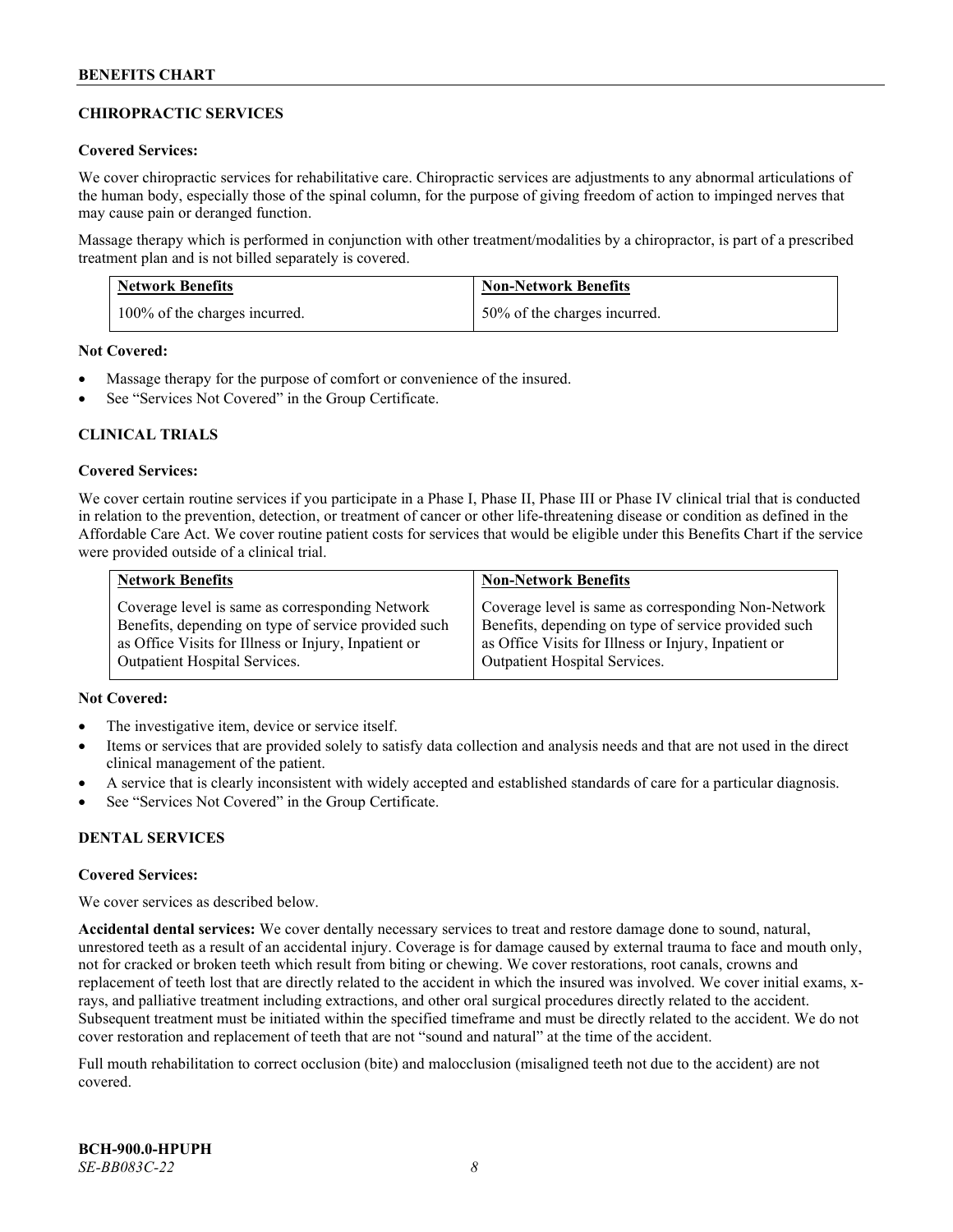When an implant-supported dental prosthetic treatment is pursued, the accidental dental benefit will be applied to the prosthetic procedure. Benefits are limited to the amount that would be paid toward the placement of a removable dental prosthetic appliance that could be used in the absence of implant treatment. Care must be provided or pre-authorized by a network dentist.

| <b>Network Benefits</b>       | <b>Non-Network Benefits</b>  |
|-------------------------------|------------------------------|
| 100% of the charges incurred. | 50% of the charges incurred. |

For all accidental dental services, treatment and/or restoration must be initiated within six months of the date of the injury. Coverage is limited to the initial course of treatment and/or initial restoration. Services must be provided within 24 months of the date of injury to be covered.

### **Medical referral dental services**

**Medically necessary outpatient dental services:** We cover medically necessary outpatient dental services. Coverage is limited to dental services required for treatment of an underlying medical condition, e.g., removal of teeth to complete radiation treatment for cancer of the jaw, cysts and lesions.

| <b>Network Benefits</b>       | <b>Non-Network Benefits</b>  |
|-------------------------------|------------------------------|
| 100% of the charges incurred. | 50% of the charges incurred. |

**Medically necessary hospitalization and anesthesia for dental care:** We cover medically necessary hospitalization and anesthesia for dental care. This is limited to charges incurred by an insured who: (1) is a child under age five; (2) is severely disabled; (3) has a medical condition, and requires hospitalization or general anesthesia for dental care treatment; or (4) is a child between age five and 12 and care in dental offices has been attempted unsuccessfully and usual methods of behavior modification have not been successful, or when extensive amounts of restorative care, exceeding four appointments, are required. The requirement of a hospital setting must be due to an insured's underlying medical condition. Coverage is limited to facility and anesthesia charges. Anesthesia is covered in a hospital or a dental office. Oral surgeon/dentist professional fees are not covered. The following are examples, though not all-inclusive, of medical conditions which may require hospitalization for dental services: severe asthma, severe airway obstruction or hemophilia. Hospitalization required due to the behavior of the insured or due to the extent of the dental procedure is not covered.

| <b>Network Benefits</b>       | <b>Non-Network Benefits</b>  |
|-------------------------------|------------------------------|
| 100% of the charges incurred. | 50% of the charges incurred. |

**Medical complications of dental care:** We cover medical complications of dental care. Treatment must be medically necessary care and related to medical complications of non-covered dental care, including complications of the head, neck, or substructures.

| <b>Network Benefits</b>       | <b>Non-Network Benefits</b>  |
|-------------------------------|------------------------------|
| 100% of the charges incurred. | 50% of the charges incurred. |

**Oral surgery:** We cover oral surgery. Coverage is limited to treatment of medical conditions requiring oral surgery, such as treatment of oral neoplasm, non-dental cysts, fracture of the jaws, trauma of the mouth and jaws, and any other oral surgery procedures provided as medically necessary dental services.

| <b>Network Benefits</b>       | <b>Non-Network Benefits</b>  |
|-------------------------------|------------------------------|
| 100% of the charges incurred. | 50% of the charges incurred. |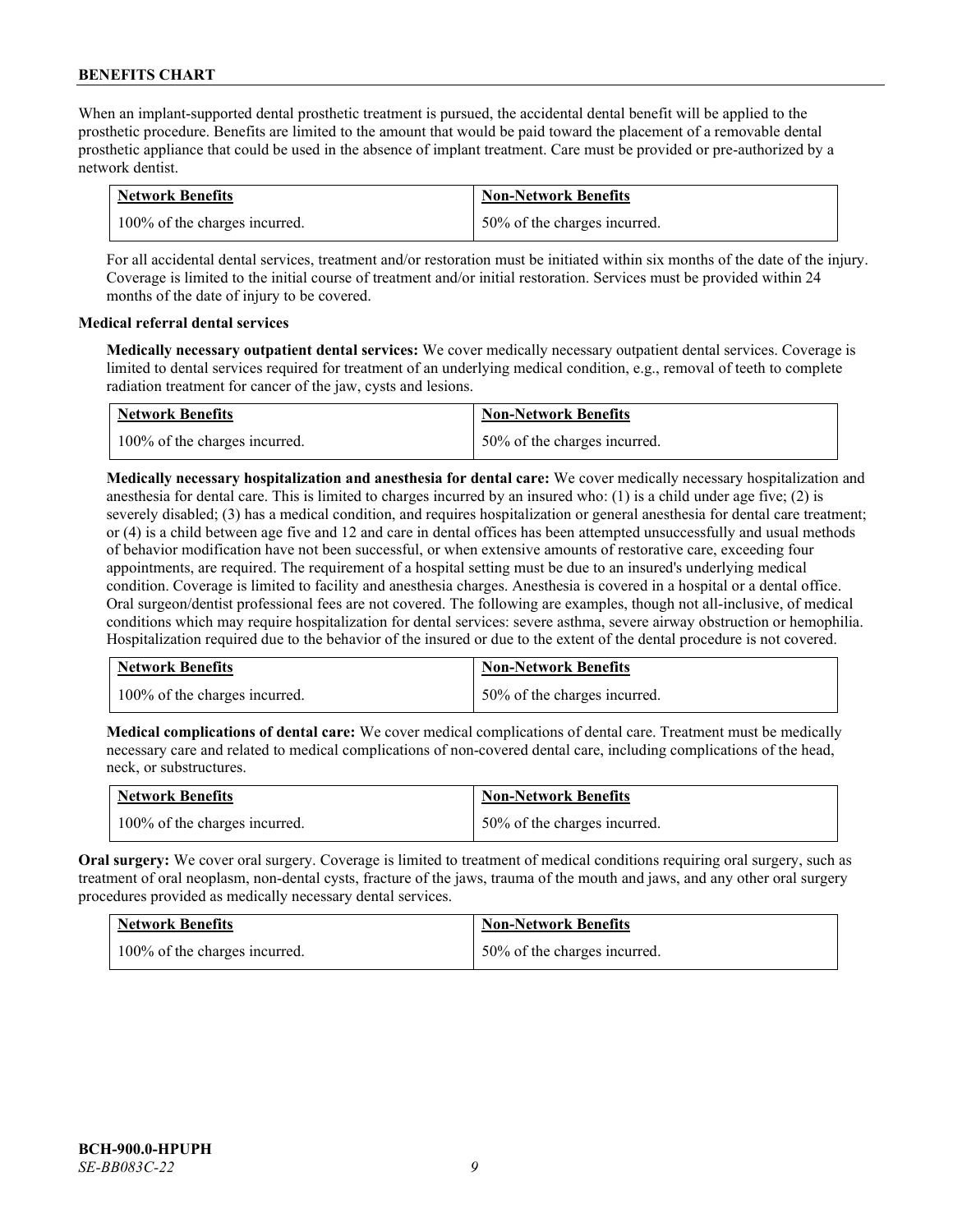**Treatment of cleft lip and cleft palate of a dependent child:** We cover treatment of cleft lip and cleft palate of a dependent child to age 26, including orthodontic treatment and oral surgery directly related to the cleft. Benefits are limited to inpatient or outpatient expenses arising from medical and dental treatment that was scheduled or initiated prior to the dependent turning age 19. Dental services which are not required for the treatment of cleft lip or cleft palate are not covered. If a dependent child covered under the Certificate is also covered under a dental plan which includes orthodontic services, that dental plan shall be considered primary for the necessary orthodontic services. Oral appliances are subject to the same copayment, conditions and limitations as durable medical equipment.

| <b>Network Benefits</b>       | <b>Non-Network Benefits</b>  |
|-------------------------------|------------------------------|
| 100% of the charges incurred. | 50% of the charges incurred. |

**Treatment of temporomandibular disorder (TMD) and craniomandibular disorder (CMD):** We cover surgical and nonsurgical treatment of temporomandibular disorder (TMD) and craniomandibular disorder (CMD), which is medically necessary care. Dental services which are not required to directly treat TMD or CMD are not covered.

| <b>Network Benefits</b>       | <b>Non-Network Benefits</b>  |
|-------------------------------|------------------------------|
| 100% of the charges incurred. | 50% of the charges incurred. |

#### **Not Covered:**

- Dental treatment, procedures or services not listed in this Benefits Chart.
- Accident related dental services if treatment is (1) provided to teeth which are not sound and natural, (2) to teeth which have been restored, (3) initiated beyond six months from the date of the injury, (4) received beyond the initial treatment or restoration or (5) received beyond 24 months from the date of injury.
- Oral surgery to remove wisdom teeth, except as stated in the pediatric dental amendment.
- Orthognathic treatment or procedures and all related services.
- See "Services Not Covered" in the Group Certificate.

#### **DIABETES AND HYPERTENSION DISEASE MANAGEMENT PROGRAM**

#### **Covered Services:**

If you meet criteria for coverage, you may qualify for the diabetes and/or hypertension disease management program.

The program covers group health coaching which focuses on weight loss, exercise, behavior modification and health education through Omada Health.

| <b>Network Benefits</b>                                     | <b>Non-Network Benefits</b> |
|-------------------------------------------------------------|-----------------------------|
| 100% of the charges incurred.<br>Deductible does not apply. | Not applicable.             |

#### **Not Covered:**

See "Services Not Covered" in the Group Certificate.

### **DIABETIC EQUIPMENT AND SUPPLIES**

#### **Covered Services:**

We cover physician prescribed medically appropriate and necessary drugs and supplies used in the management and treatment of diabetes for insureds with gestational, Type I or Type II diabetes including durable diabetic equipment and disposable supplies, as described below.

Certain items are only covered if your condition meets our coverage criteria and obtained through an authorized vendor. For more information on what we cover and any prior authorization requirements, call Member Services or log on to your account at [HealthPartnersUnityPointHealth.com.](https://www.healthpartnersunitypointhealth.com/)

Insulin and medications for diabetes are covered as outpatient drugs under the "Prescription Drug Services" section.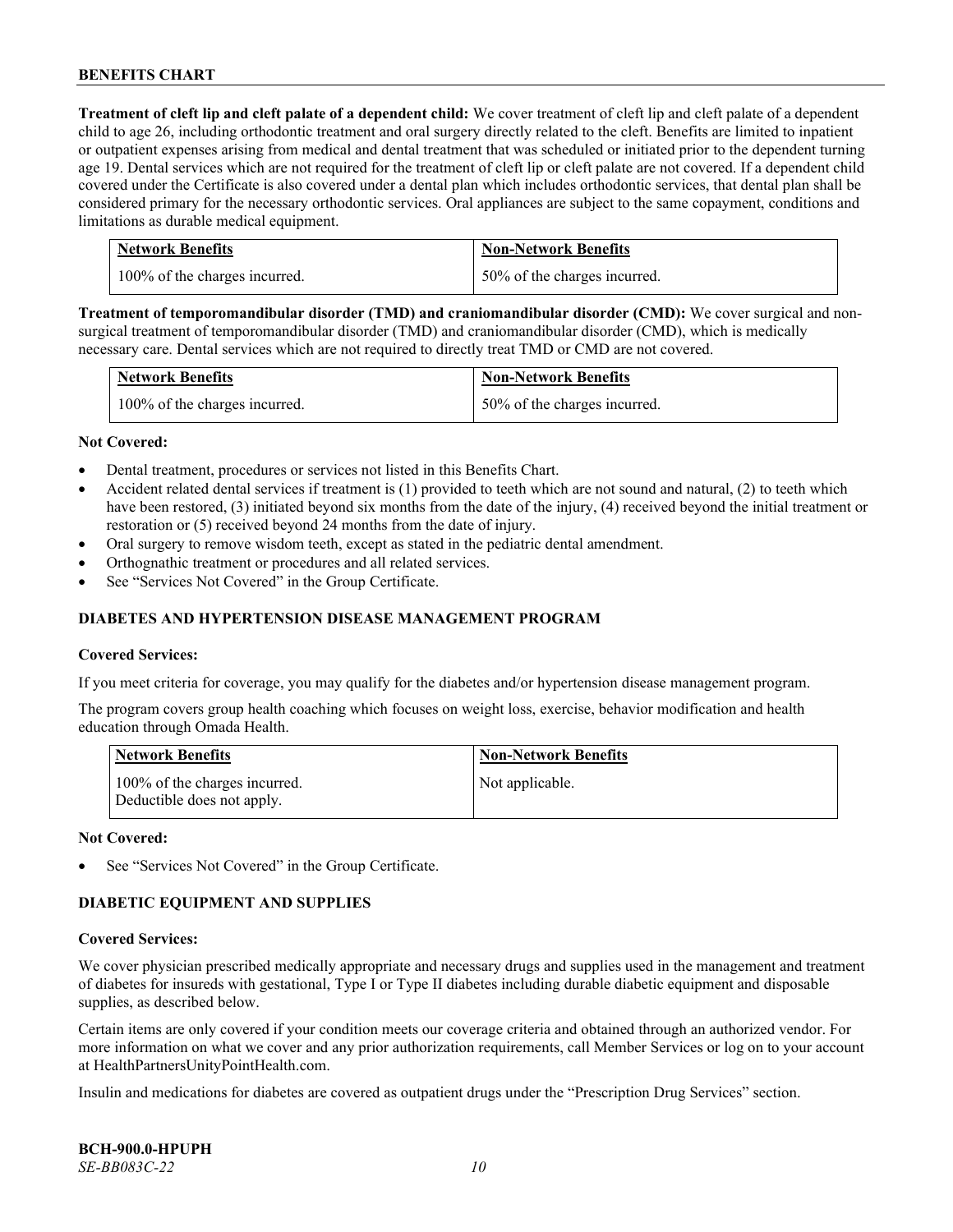**Pumps and pump supplies.** These include diabetic insulin pumps, diabetic infusion pumps and infusion pump supplies such as infusion sets, tubing, connectors and syringe reservoirs.

| <b>Network Benefits</b>                                                                                               | <b>Non-Network Benefits</b>  |
|-----------------------------------------------------------------------------------------------------------------------|------------------------------|
| Pumps received at a pharmacy:<br>100% of the charges incurred.                                                        | 50% of the charges incurred. |
| Pumps received from a non-pharmacy provider:<br>100% of the charges incurred if purchased from an<br>approved vendor. |                              |

#### **All other diabetic durable equipment and supplies**

**Durable diabetic equipment and supplies**. These include continuous glucose monitoring system (CGMS), transmitter, sensors and receivers, diabetic blood glucose monitors and control/calibrating solutions (for checking accuracy or testing equipment and test strips).

**Disposable diabetic supplies.** These are one-time use supplies, including syringes, lancets, lancet devices, blood and urine ketone test strips, and needles.

Certain diabetic supplies and equipment must be purchased at a pharmacy.

| <b>Network Benefits</b>                                                                                               | <b>Non-Network Benefits</b>  |
|-----------------------------------------------------------------------------------------------------------------------|------------------------------|
| If received through a pharmacy:<br>100% of the charges incurred.                                                      | 50% of the charges incurred. |
| If received through a non-pharmacy provider:<br>100% of the charges incurred if purchased from an<br>approved vendor. |                              |

#### **Limitations:**

- No more than a 93-day supply of diabetic supplies is covered and dispensed at a time.
- We require that certain diabetic supplies and equipment be purchased at a pharmacy.
- Diabetic supplies and equipment are limited to certain models and brands.
- Durable medical equipment and supplies must be obtained from or repaired by approved vendors.
- Covered services and supplies are based on established medical policies which are subject to periodic review and modification by the medical directors. Our coverage policy for diabetic supplies includes information on our required models and brands. These medical policies (medical coverage criteria) are available by calling Member Services, or logging on to your account a[t HealthPartnersUnityPointHealth.com.](https://www.healthpartnersunitypointhealth.com/)

#### **Not Covered:**

- Replacement or repair of any covered items, if the items are (i) damaged or destroyed by misuse, abuse or carelessness, (ii) lost; or (iii) stolen.
- Duplicate or similar items.
- Labor and related charges for repair of any covered items which are more than the cost of replacement by an approved vendor.
- Batteries for monitors and equipment.
- Sales tax, mailing, delivery charges, service call charges.
- See "Services Not Covered" in the Group Certificate.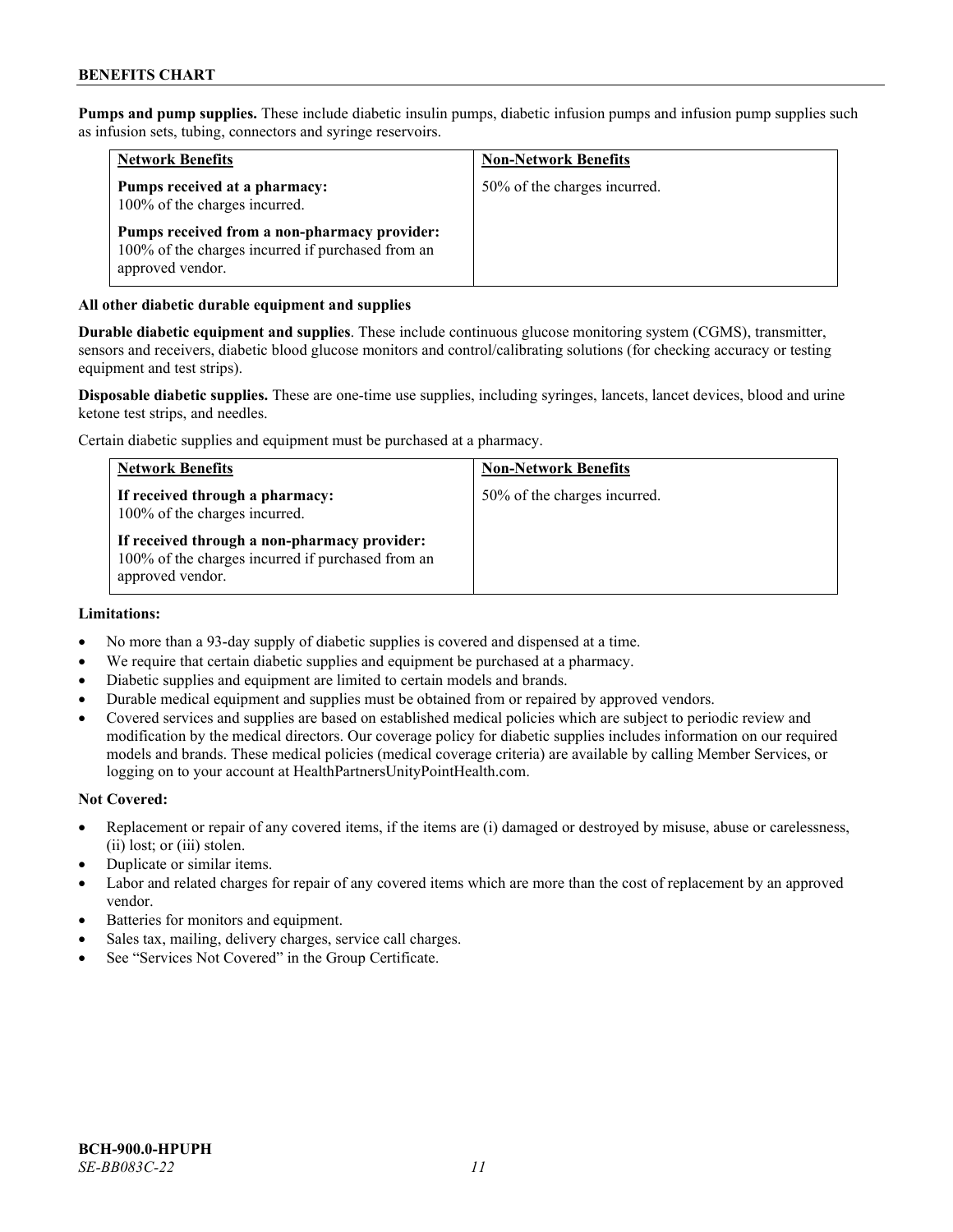#### **DIAGNOSTIC IMAGING SERVICES**

#### **Covered Services:**

We cover diagnostic imaging, when ordered by a provider and provided in a clinic or outpatient hospital facility.

To see the benefit level for inpatient hospital or skilled nursing facility services, see benefits under "Inpatient Hospital and Skilled Nursing Facility Services."

#### **Outpatient magnetic resonance imaging (MRI) and computed tomography (CT)**

| <b>Network Benefits</b>       | <b>Non-Network Benefits</b>      |
|-------------------------------|----------------------------------|
| 100% of the charges incurred. | $150\%$ of the charges incurred. |

#### **All other outpatient diagnostic imaging services**

#### **Services for illness or injury**

| <b>Network Benefits</b>       | <b>Non-Network Benefits</b>  |
|-------------------------------|------------------------------|
| 100% of the charges incurred. | 50% of the charges incurred. |

## **Preventive services (MRI/CT procedures are not considered preventive)**

Diagnostic imaging services associated with preventive services are covered at the benefit level shown in the "Preventive Services" section of this Benefits Chart.

#### **Not Covered:**

See "Services Not Covered" in the Group Certificate.

# **DURABLE MEDICAL EQUIPMENT, PROSTHETICS, ORTHOTICS AND SUPPLIES**

#### **Covered Services:**

We cover equipment and services, as described below.

We cover durable medical equipment and services, prosthetics, orthotics, and supplies, subject to the limitations below, including certain disposable supplies and enteral feedings.

We cover special dietary treatment for phenylketonuria (PKU) and oral amino acid based elemental formula if it meets our medical coverage criteria.

Diabetic equipment and supplies are covered under the "Diabetic Equipment and Supplies" section of this Benefits Chart.

### **Special dietary treatment for Phenylketonuria (PKU) if it meets our medical coverage criteria**

| <b>Network Benefits</b>       | <b>Non-Network Benefits</b>  |
|-------------------------------|------------------------------|
| 100% of the charges incurred. | 50% of the charges incurred. |

#### **Oral amino acid based elemental formula if it meets our medical coverage criteria**

| <b>Network Benefits</b>       | <b>Non-Network Benefits</b>  |
|-------------------------------|------------------------------|
| 100% of the charges incurred. | 50% of the charges incurred. |

#### **Prosthetic limb devices to replace in whole or in part, an arm or leg**

| <b>Network Benefits</b>       | <b>Non-Network Benefits</b>  |
|-------------------------------|------------------------------|
| 100% of the charges incurred. | 50% of the charges incurred. |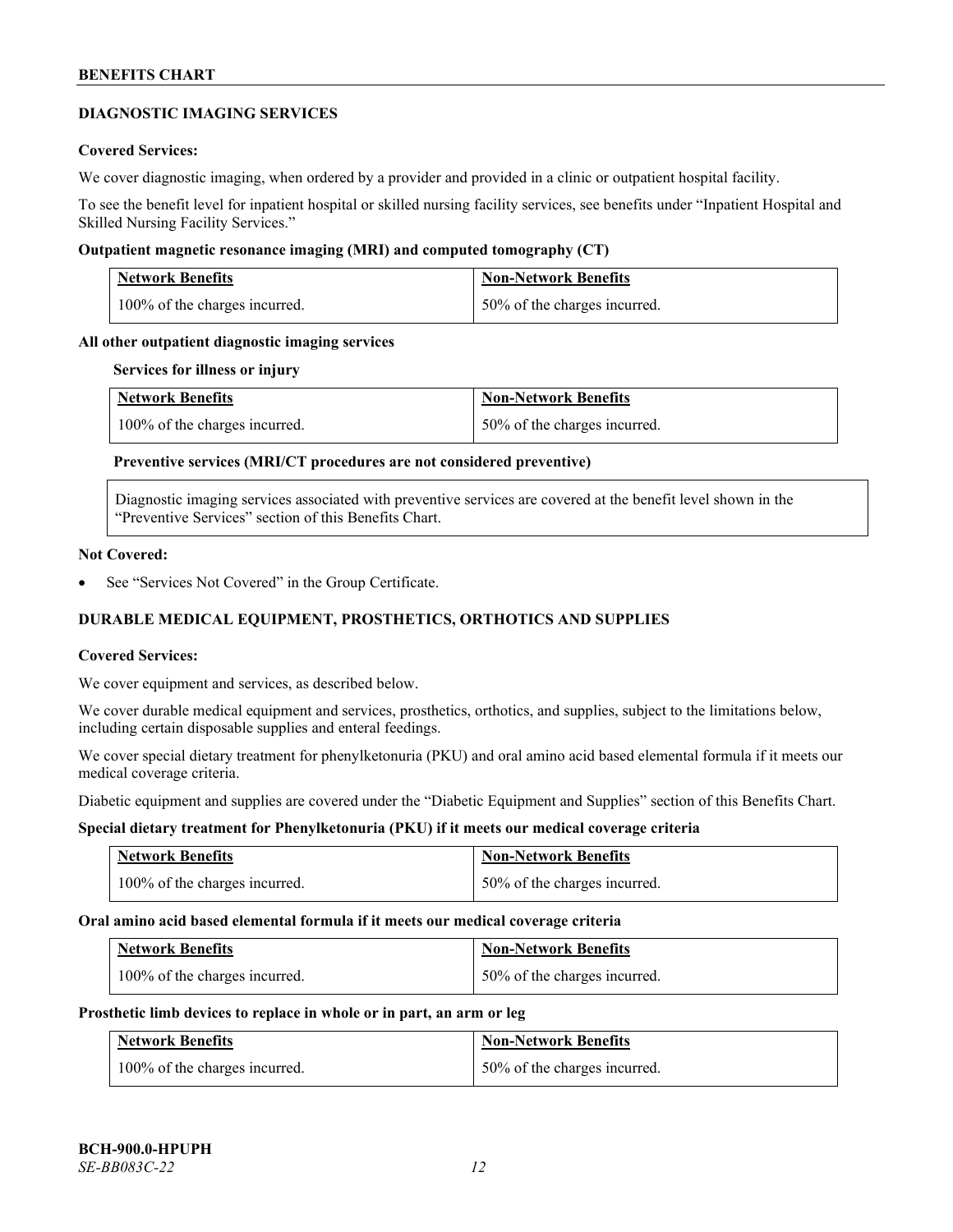### **All other durable medical equipment, prosthetics, orthotics and supplies**

| <b>Network Benefits</b>       | <b>Non-Network Benefits</b>  |
|-------------------------------|------------------------------|
| 100% of the charges incurred. | 50% of the charges incurred. |

### **Limitations:**

Coverage of durable medical equipment is limited by the following:

- Payment will not exceed the cost of an alternate piece of equipment or service that is effective and medically necessary.
- For prosthetic benefits, other than oral appliances for cleft lip and cleft palate, payment will not exceed the cost of an alternate piece of equipment or service that is effective, medically necessary and enables insureds to conduct standard activities of daily living.
- We reserve the right to determine if an item will be approved for rental vs. purchase.
- Durable medical equipment and supplies must be obtained from or repaired by approved vendors.
- Covered services and supplies are based on established medical policies which are subject to periodic review and modification by the medical or dental directors. Our coverage policy for diabetic supplies includes information on our required models and brands. These medical policies (medical coverage criteria) are available by calling Member Services, or logging on to your account at [HealthPartnersUnityPointHealth.com.](https://www.healthpartnersunitypointhealth.com/)

### **Not Covered:**

Items which are not eligible for coverage include, but are not limited to:

- Replacement or repair of any covered items, if the items are (i) damaged or destroyed by misuse, abuse or carelessness, (ii) lost; or (iii) stolen.
- Duplicate or similar items.
- Labor and related charges for repair of any covered items which are more than the cost of replacement by an approved vendor.
- Sales tax, mailing, delivery charges, service call charges.
- Items which are primarily educational in nature or for hygiene, vocation, comfort, convenience or recreation.
- Communication aids or devices: equipment to create, replace or augment communication abilities including, but not limited to, speech processors, receivers, communication boards, or computer or electronic assisted communication.
- Hearing aids (implantable and external, including osseointegrated or bone anchored) and their fitting. This exclusion does not apply to cochlear implants.
- Eyeglasses, contact lenses and their fitting, measurement and adjustment, except as specifically described in this Benefits Chart.
- Hair prostheses (wigs).
- Household equipment which primarily has customary uses other than medical, such as, but not limited to, exercise cycles, air purifiers, central or unit air conditioners, water purifiers, non-allergenic pillows, mattresses or waterbeds.
- Household fixtures including, but not limited to, escalators or elevators, ramps, swimming pools and saunas.
- Modifications to the structure of the home including, but not limited to, wiring, plumbing or charges for installation of equipment.
- Vehicle, car or van modifications including, but not limited to, hand brakes, hydraulic lifts and car carrier.
- Rental equipment while owned equipment is being repaired by non-contracted vendors, beyond one month rental of medically necessary equipment.
- Other equipment and supplies, including but not limited to assistive devices, that we determine are not eligible for coverage.
- See "Services Not Covered" in the Group Certificate.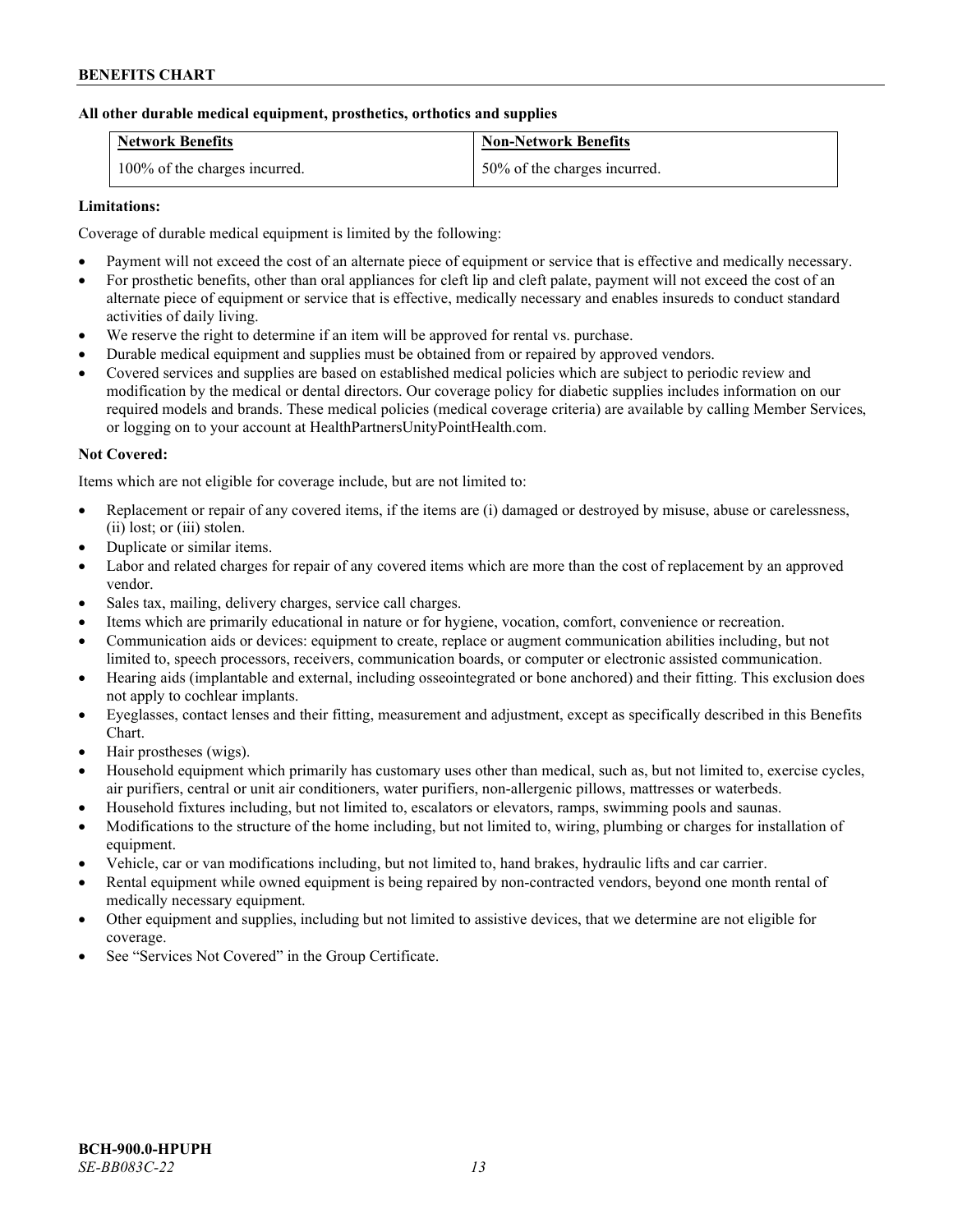#### **EMERGENCY AND URGENTLY NEEDED CARE SERVICES**

### **Covered Services:**

We cover services for emergency care and urgently needed care if the services are otherwise eligible for coverage under this Benefits Chart.

**Urgently needed care.** These are services to treat an unforeseen illness or injury, which are required in order to prevent a serious deterioration in your health, and which cannot be delayed until the next available clinic or office hours.

#### **Urgently needed care at clinics**

| <b>Network Benefits</b>       | <b>Non-Network Benefits</b> |
|-------------------------------|-----------------------------|
| 100% of the charges incurred. | See Network Benefits.       |

**Emergency care.** These are services to treat: (1) the sudden, unexpected onset of illness or injury which, if left untreated or unattended until the next available clinic or office hours, would result in hospitalization, or (2) a condition requiring professional health services immediately necessary to preserve life or stabilize health, or with respect to a pregnant woman having contractions, that there is inadequate time to safely transfer the woman to another hospital for delivery or that a transfer may pose a threat to the health or safety of the woman or unborn child. Emergency care includes emergency services as defined in Division BB, Title I, Section 102 of the Consolidated Appropriations Act of 2021. Emergency care also includes an immediate response service available on a 24-hour, seven-day-a-week basis for each child, or person, having a psychiatric crisis, a mental health crisis, or a mental health emergency.

When reviewing claims for coverage of emergency services, our medical director will take into consideration a reasonable layperson's belief that the circumstances required immediate medical care that could not wait until the next working day or next available clinic appointment.

Under the No Surprises Act, Non-Network emergency care providers may not bill patients for more than their cost-sharing responsibility for the corresponding Network service

#### **Emergency care in a hospital emergency room, including professional services of a physician**

| <b>Network Benefits</b>       | <b>Non-Network Benefits</b> |
|-------------------------------|-----------------------------|
| 100% of the charges incurred. | See Network Benefits.       |

**Inpatient emergency care in a hospital, including post-stabilization services as required under the federal No Surprises Act and its implementing regulations**

| <b>Network Benefits</b>       | <b>Non-Network Benefits</b> |
|-------------------------------|-----------------------------|
| 100% of the charges incurred. | See Network Benefits.       |

#### **Not Covered:**

See "Services Not Covered" in the Group Certificate.

### **GENE THERAPY**

#### **Covered Services:**

We cover gene therapy treatment that meets our current medical coverage criteria.

| <b>Network Benefits</b>                                                                                                                                                                                  | <b>Non-Network Benefits</b> |
|----------------------------------------------------------------------------------------------------------------------------------------------------------------------------------------------------------|-----------------------------|
| Coverage level is same as corresponding Network<br>Benefits, depending on type of service provided, such<br>as Office Visits for Illness or Injury, Inpatient or<br><b>Outpatient Hospital Services.</b> | No coverage.                |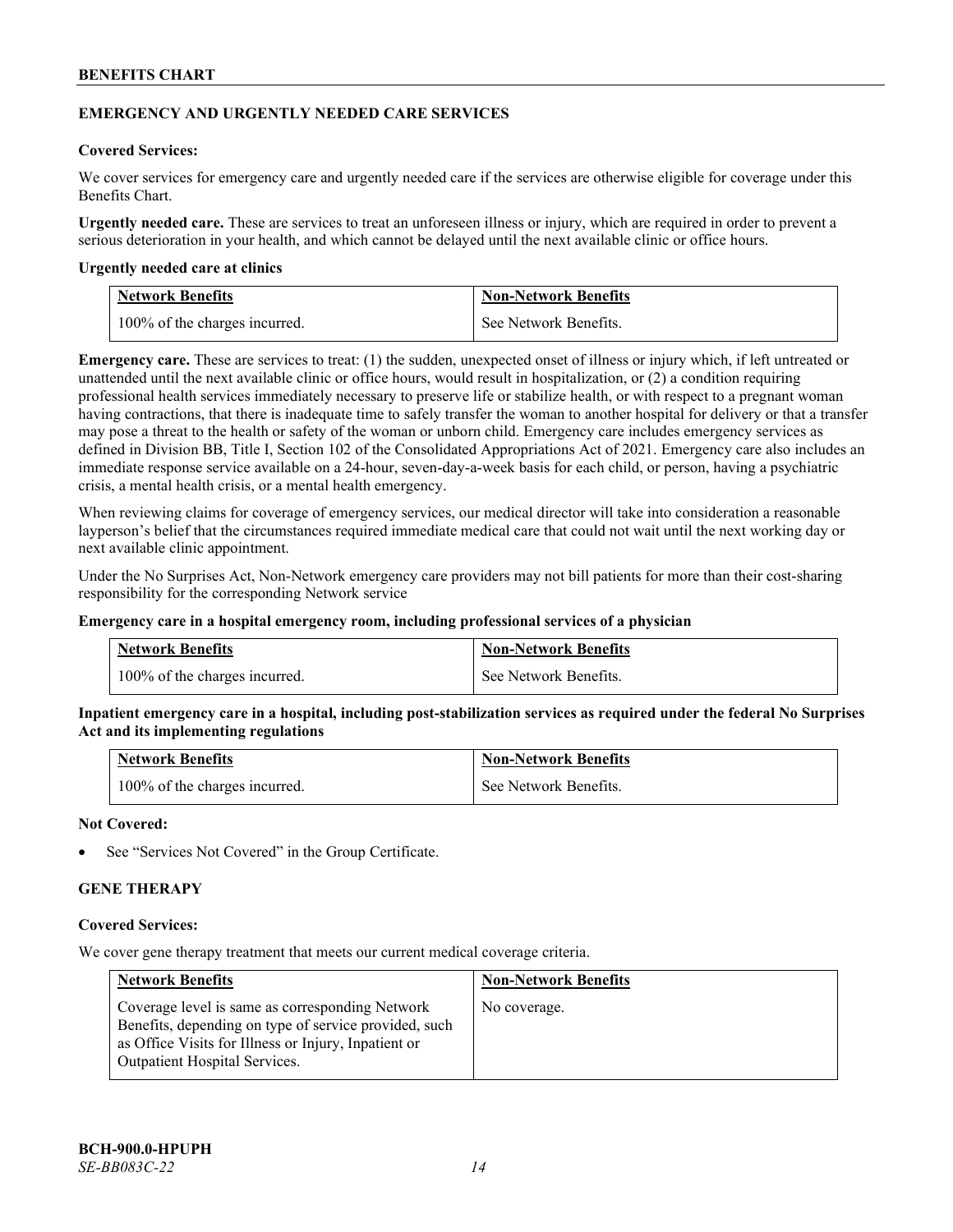## **Limitations:**

- Gene therapy must be provided by a designated provider.
- Specific types of gene therapy are limited to therapies and conditions specified in our medical coverage criteria.

## **Not Covered:**

See "Services Not Covered" in the Group Certificate.

# **HEALTH EDUCATION**

### **Covered Services:**

We cover education for preventive services and education for the management of chronic health problems (such as diabetes). Coverage includes medical nutrition therapy, that is provided by a certified, registered, or licensed health care professional working in a program consistent with the national standards of diabetes self-management education as established by the American Diabetes Association.

| <b>Network Benefits</b>                                     | <b>Non-Network Benefits</b>  |
|-------------------------------------------------------------|------------------------------|
| 100% of the charges incurred.<br>Deductible does not apply. | 50% of the charges incurred. |

### **Not Covered:**

See "Services Not Covered" in the Group Certificate.

# **HOME HEALTH SERVICES**

### **Covered Services:**

We cover the following services:

- Skilled nursing treatment in the home intended to provide a safe transition from other levels of care;
- Physical therapy, occupational therapy, speech therapy, respiratory therapy and other therapeutic services;
- Non-routine prenatal and postnatal services;
- Routine postnatal well child visits as described in the coverage criteria;
- Phototherapy services for newborns;
- Home health aide services and other eligible home health services when provided in your home if you are homebound (i.e., unable to leave home without considerable effort due to a medical condition). Lack of transportation does not constitute homebound status. For phototherapy services for newborns and high risk prenatal services, supplies and equipment are included;
- Total parenteral nutrition/intravenous ("TPN/IV") therapy, equipment, supplies and drugs in connection with IV therapy. IV line care kits are covered under Durable Medical Equipment. You do not need to be homebound to receive total parenteral nutrition/intravenous ("TPN/IV") therapy.
- Palliative care benefits. Palliative care includes symptom management, education and establishing goals of care. We waive the requirement that you be homebound for a limited number of home visits for palliative care (as shown in this Benefits Chart), if you have a life-threatening, non-curable condition which has a prognosis of survival of two years or less. Additional palliative care visits are eligible under the home health services benefit if you are homebound and meet all other requirements defined in this section.

Home health services are eligible and covered only when:

- medically necessary; and
- provided as rehabilitative care, terminal care or maternity care; and
- ordered by a physician, and included in the written home care plan.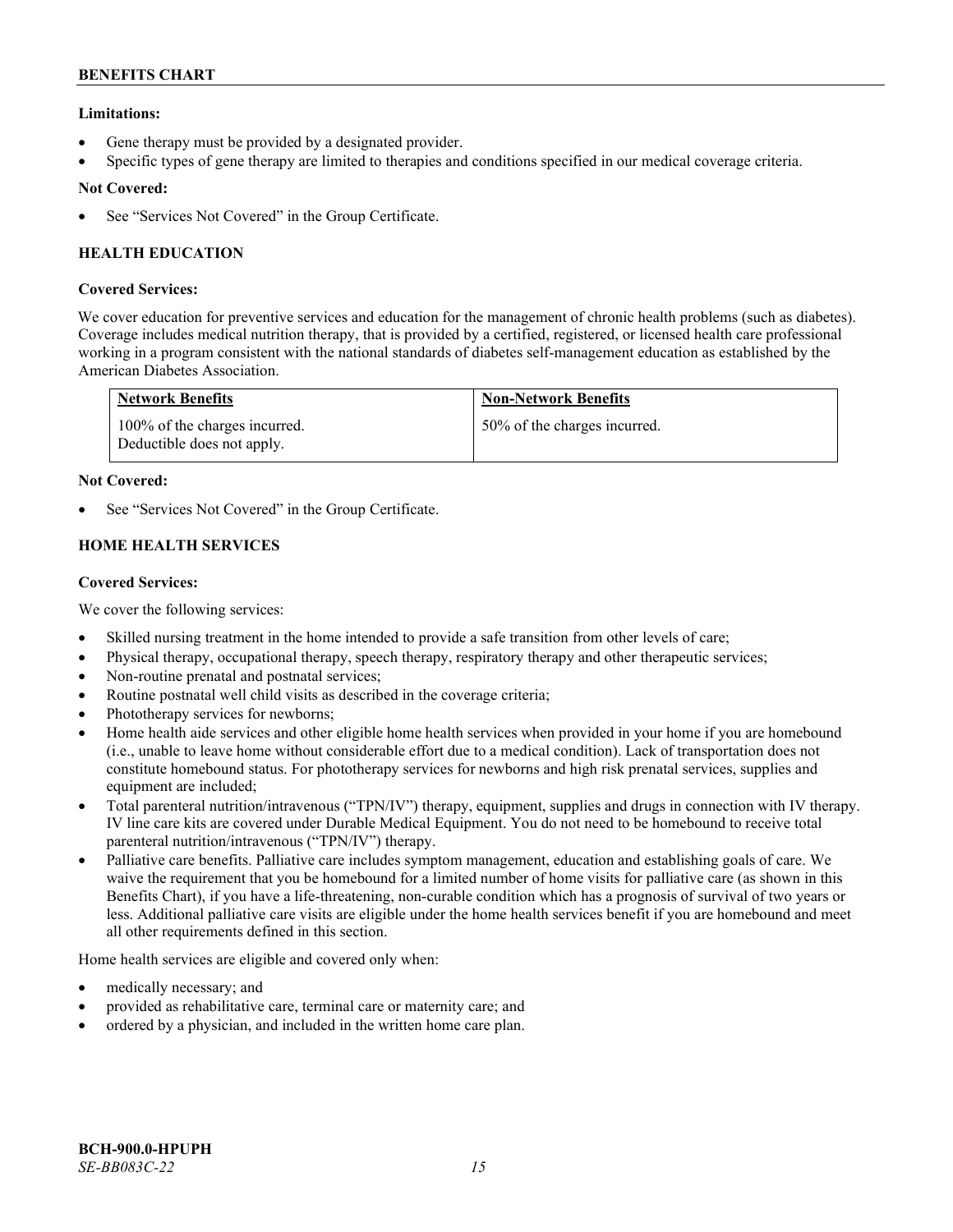**Physical therapy, occupational therapy, speech therapy, respiratory therapy, home health aide services and palliative care**

| <b>Network Benefits</b>       | <b>Non-Network Benefits</b>      |
|-------------------------------|----------------------------------|
| 100% of the charges incurred. | $150\%$ of the charges incurred. |

#### **TPN/IV therapy, skilled nursing services, non-routine prenatal/postnatal services and phototherapy**

| Network Benefits              | <b>Non-Network Benefits</b>  |
|-------------------------------|------------------------------|
| 100% of the charges incurred. | 50% of the charges incurred. |

#### **Routine postnatal well child visit**

| <b>Network Benefits</b>                                     | <b>Non-Network Benefits</b>  |
|-------------------------------------------------------------|------------------------------|
| 100% of the charges incurred.<br>Deductible does not apply. | 50% of the charges incurred. |

#### **Limitations:**

- Home health services are not provided as a substitute for a primary caregiver in the home or as relief (respite) for a primary caregiver in the home. We will not reimburse family members or residents in your home for the above services.
- A service shall not be considered a skilled nursing service merely because it is performed by, or under the direct supervision of, a licensed nurse. Where a service (such as tracheotomy suctioning or ventilator monitoring) or like services, can be safely and effectively performed by a non-medical person (or self-administered), without the direct supervision of a licensed nurse, the service shall not be regarded as a skilled nursing service, whether or not a skilled nurse actually provides the service. The unavailability of a competent person to provide a non-skilled service shall not make it a skilled service when a skilled nurse provides it. Only the skilled nursing component of so-called "blended" services (i.e. services which include skilled and non-skilled components) are covered under this Benefits Chart.

#### **Not Covered:**

- Financial or legal counseling services.
- Housekeeping or meal services in your home.
- Services provided by a family member or enrollee, or a resident in the enrollee's home.
- Vocational rehabilitation and recreational or educational therapy. Recreation therapy is therapy provided solely for the purpose of recreation, including but not limited to: (a) requests for physical therapy or occupational therapy to improve athletic ability, and (b) braces or guards to prevent sports injuries.
- See "Services Not Covered" in the Group Certificate.

### **HOSPICE SERVICES**

#### **Applicable definitions:**

**Part-time.** This is up to two hours of service per day, more than two hours is considered continuous care.

**Continuous care.** This is from two to twelve hours of service per day provided by a registered nurse, licensed practical nurse, or home health aide, during a period of crisis in order to maintain a terminally ill patient at home.

**Appropriate facility.** This is a nursing home, hospice residence, or other inpatient facility.

**Custodial care related to hospice services.** This means providing assistance in the activities of daily living and the care needed by a terminally ill patient which can be provided by primary caregiver (i.e., family member or friend) who is responsible for the patient's home care.

#### **Covered Services:**

**Hospice program.** We cover the services described below if you are terminally ill and accepted as a hospice program participant. You must meet the eligibility requirements of the program, and elect to receive services through the hospice program. If you elect to receive hospice services, you do so in lieu of curative treatment for your terminal illness for the period you are enrolled in the hospice program.

**BCH-900.0-HPUPH** *SE-BB083C-22 16*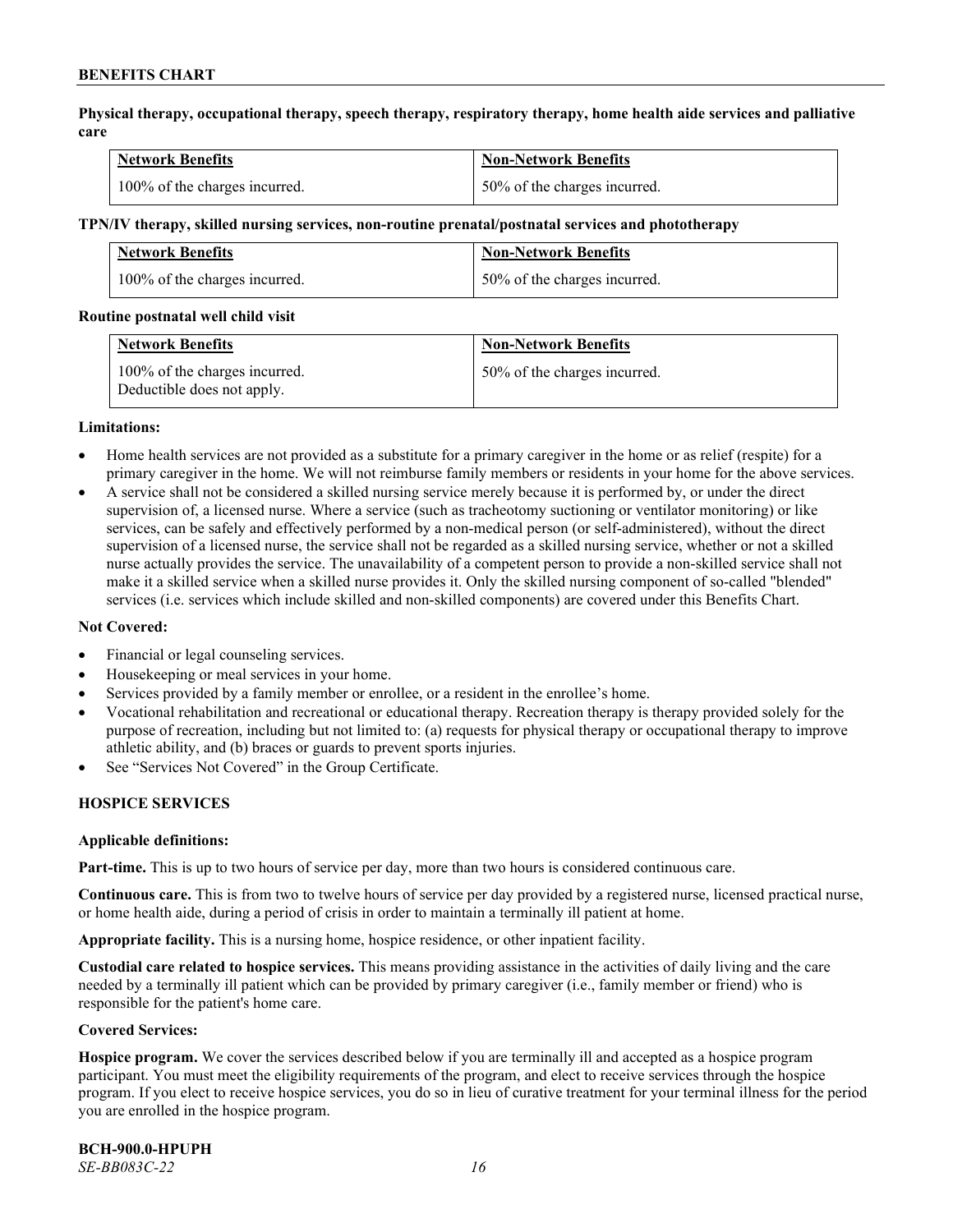**Eligibility:** In order to be eligible to be enrolled in the hospice program, you must: (1) be a terminally ill patient (prognosis of six months or less); (2) have chosen a palliative treatment focus (i.e., emphasizing comfort and supportive services rather than treatment attempting to cure the disease or condition); and (3) continue to meet the terminally ill prognosis as reviewed by our medical director or his or her designee over the course of care. You may withdraw from the hospice program at any time.

**Eligible services:** Hospice services include the following services provided in accordance with an approved hospice treatment plan.

- Inpatient services: We cover inpatient services in a hospice facility.
- Home health services:
	- o Part-time care provided in your home by an interdisciplinary hospice team (which may include a physician, nurse, social worker, and spiritual counselor) and medically necessary home health services are covered.
	- o One or more periods of continuous care in your home or in a setting which provides day care for pain or symptom management, when medically necessary, will be covered.
- Other services:
	- Respite care is covered for care in your home or in an appropriate facility, to give your primary caregivers (i.e., family members or friends) rest and/or relief when necessary in order to maintain a terminally ill patient at home.
	- o Medically necessary medications for pain and symptom management.
	- o Semi-electric hospital beds and other durable medical equipment are covered.
	- o Emergency and non-emergency care is covered.

| <b>Network Benefits</b>       | <b>Non-Network Benefits</b>  |
|-------------------------------|------------------------------|
| 100% of the charges incurred. | 50% of the charges incurred. |

Respite care is limited to five episodes, up to five days per episode. Inpatient hospice services are limited to 15 days per lifetime.

### **Not Covered:**

- Financial or legal counseling services.
- Housekeeping or meal services in your home.
- Custodial or maintenance care related to hospice services, whether provided in the home or in a nursing home.
- Any service not specifically described as covered services under this hospice services benefits.
- Any services provided by members of your family or residents in your home.
- See "Services Not Covered" in the Group Certificate.

# **HOSPITAL AND SKILLED NURSING FACILITY SERVICES**

#### **Covered Services:**

We cover services as described below.

#### **Medical or surgical hospital services**

**Inpatient hospital services:** We cover the following medical or surgical services, for the treatment of acute illness or injury, which require the level of care only provided in an acute care facility. These services must be authorized by a physician.

Inpatient hospital services include: room and board; the use of operating or maternity delivery rooms; intensive care facilities; newborn nursery facilities; general nursing care, anesthesia, laboratory and diagnostic imaging services, reconstructive surgery, radiation therapy, physical therapy, prescription drugs or other medications administered during treatment, blood and blood products (unless replaced), and blood derivatives, and other diagnostic or treatment related hospital services; physician and other professional medical and surgical services provided while in the hospital, including gender confirmation surgery that meets medical coverage criteria.

Services for items for personal convenience, such as television rental, are not covered.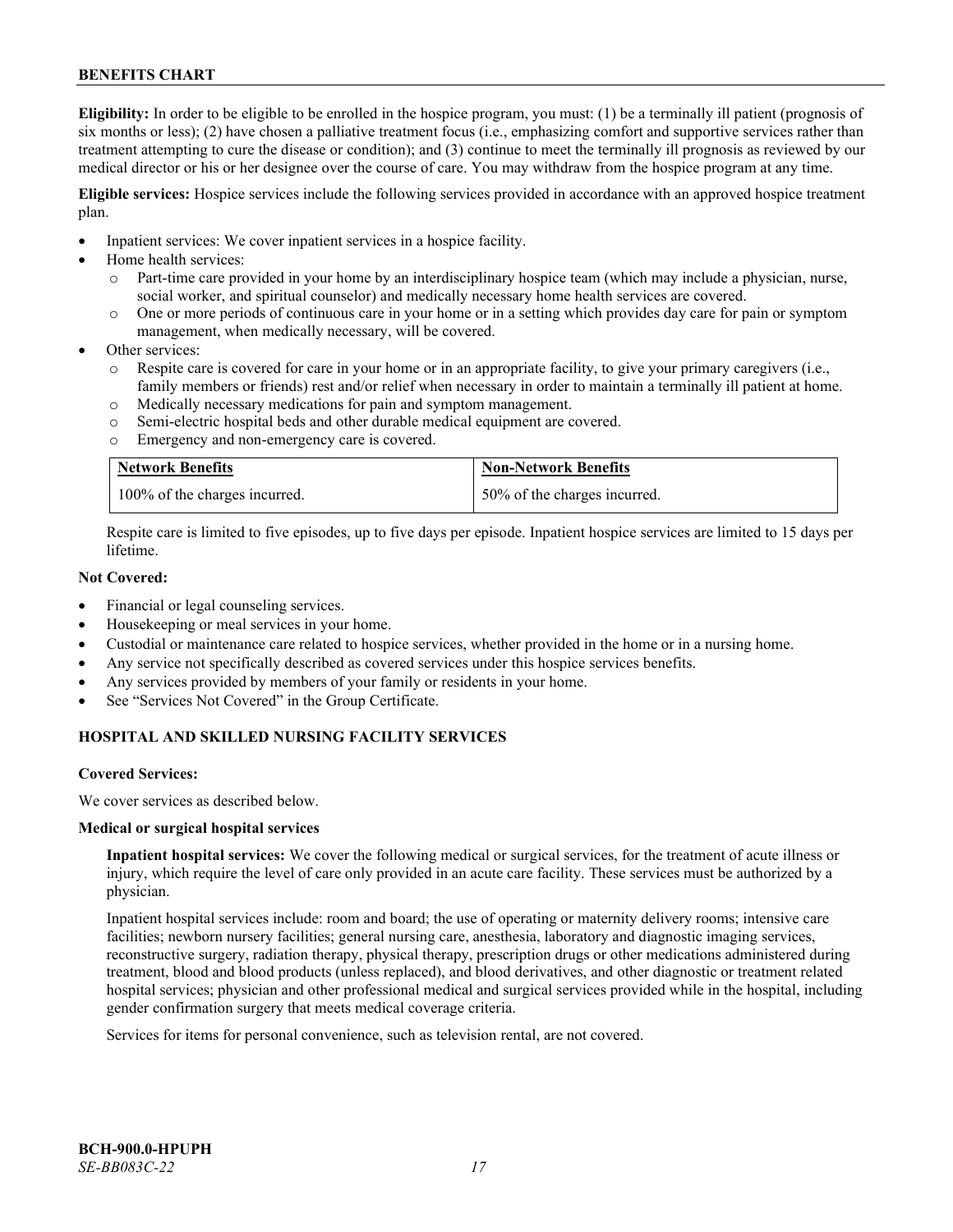Group health plans and health insurance issuers generally may not, under Federal law, restrict benefits for any hospital length of stay in connection with childbirth for the mother of newborn child to less than 48 hours following a vaginal delivery, or less than 96 hours following a caesarean section, excluding day of delivery. However, Federal law generally does not prohibit the mother's or newborn's attending provider, after consulting with the mother, from discharging the mother or her newborn earlier than 48 hours (or 96 hours as applicable). In any case plans and issuers may not, under Federal law, require that a provider obtain authorization from the plan or the insurance issuer for prescribing a length of stay not in excess of 48 hours (or 96 hours). A post-discharge follow-up visit is covered under the "Home Health Services" section under "Routine postnatal well child visit".

| <b>Network Benefits</b>       | <b>Non-Network Benefits</b>  |
|-------------------------------|------------------------------|
| 100% of the charges incurred. | 50% of the charges incurred. |

Each insured's admission or confinement, including that of a newborn child, is separate and distinct from the admission or confinement of any other insured.

**Outpatient hospital, ambulatory care or surgical facility services:** We cover the following medical and surgical services, for diagnosis or treatment of illness or injury on an outpatient basis. These services must be authorized by a physician.

Outpatient services include: use of operating rooms, maternity delivery rooms or other outpatient departments, rooms or facilities; and the following outpatient services: general nursing care, anesthesia, laboratory and diagnostic imaging services, reconstructive surgery, dialysis, radiation therapy, physical therapy, drugs administered during treatment, blood and blood products (unless replaced), and blood derivatives, and other diagnostic or treatment related outpatient services; physician and other professional medical and surgical services provided while an outpatient, including gender confirmation surgery that meets medical coverage criteria.

To see the benefit level for diagnostic imaging services, laboratory services and physical therapy, see the benefits under diagnostic imaging services, laboratory services and physical therapy.

| <b>Network Benefits</b>       | <b>Non-Network Benefits</b>  |
|-------------------------------|------------------------------|
| 100% of the charges incurred. | 50% of the charges incurred. |

**Skilled nursing facility care:** We cover room and board, daily skilled nursing and related ancillary services for post-acute treatment and rehabilitative care of illness or injury that meets medical coverage criteria. We also cover the costs of skilled nursing care in a hospital if the level of care needed by the insured has been reclassified from acute care to skilled nursing care and no designated skilled nursing care beds or swing beds are available in the hospital or in another hospital or health care facility within a thirty-mile radius of the hospital.

| Network Benefits              | <b>Non-Network Benefits</b>  |
|-------------------------------|------------------------------|
| 100% of the charges incurred. | 50% of the charges incurred. |

#### **Not Covered:**

- Services for items for personal convenience, such as television rental, are not covered.
- See "Services Not Covered" in the Group Certificate.

# **INFERTILITY DIAGNOSIS**

#### **Covered Services:**

We cover the diagnosis of infertility. These services include diagnostic procedures and tests provided in connection with an infertility evaluation, office visits and consultations to diagnose infertility.

| <b>Network Benefits</b>       | <b>Non-Network Benefits</b>  |
|-------------------------------|------------------------------|
| 100% of the charges incurred. | 50% of the charges incurred. |

Coverage is limited to office visits and consultations to diagnose infertility. Treatment is not covered.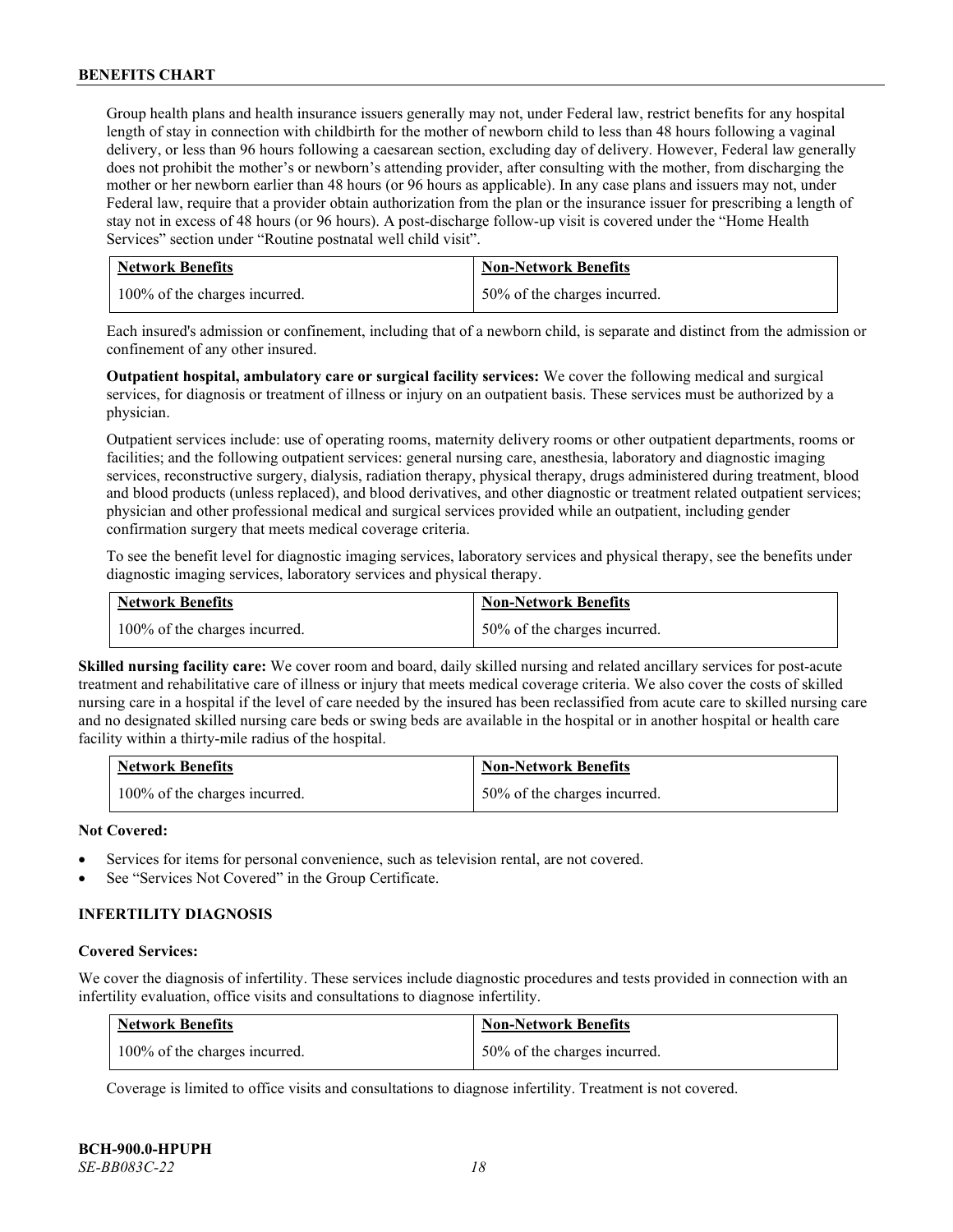## **Not Covered:**

- Infertility/fertility treatment, including but not limited to, office visits, laboratory services, diagnostic imaging services and fertility drugs; reversal of sterilization; and sperm, ova or embryo acquisition, retrieval or storage; however, we cover office visits and consultations to diagnose infertility.
- Services related to the establishment of surrogate pregnancy and fees for a surrogate. However, pregnancy and maternity services are covered for an insured under this Benefits Chart, including a surrogate pregnancy.
- See "Services Not Covered" in the Group Certificate.

# **LABORATORY SERVICES**

#### **Covered Services:**

We cover laboratory tests when ordered by a provider and provided in a clinic or outpatient hospital facility (to see the benefit level for inpatient hospital or skilled nursing facility services, see benefits under Inpatient Hospital and Skilled Nursing Facility Services).

#### **Prostate-specific antigen (PSA) testing**

| <b>Network Benefits</b>       | Non-Network Benefits         |
|-------------------------------|------------------------------|
| 100% of the charges incurred. | 50% of the charges incurred. |

#### **All other laboratory services**

#### **Services for illness or Injury**

| <b>Network Benefits</b>       | <b>Non-Network Benefits</b>  |
|-------------------------------|------------------------------|
| 100% of the charges incurred. | 50% of the charges incurred. |

#### **Preventive services**

Laboratory services associated with preventive services are covered at the benefit level shown in the "Preventive Services" section of this Benefits Chart.

### **Not Covered:**

See "Services Not Covered" in the Group Certificate.

### **MASTECTOMY RECONSTRUCTION BENEFIT**

#### **Covered Services:**

We cover reconstruction of the breast on which the mastectomy has been performed; surgery and reconstruction of the other breast to produce symmetrical appearance, and prostheses and physical complications of all stages of mastectomy, including lymphedemas.

| <b>Network Benefits</b>                              | <b>Non-Network Benefits</b>                           |
|------------------------------------------------------|-------------------------------------------------------|
| Coverage level is same as corresponding Network      | Coverage level is same as corresponding Non-Network   |
| Benefits, depending on type of service provided such | Benefits, depending on type of service provided, such |
| as Office Visits for Illness or Injury, Inpatient or | as Office Visits for Illness or Injury, Inpatient or  |
| Outpatient Hospital Services.                        | Outpatient Hospital Services.                         |

#### **Not Covered:**

See "Services Not Covered" in the Group Certificate.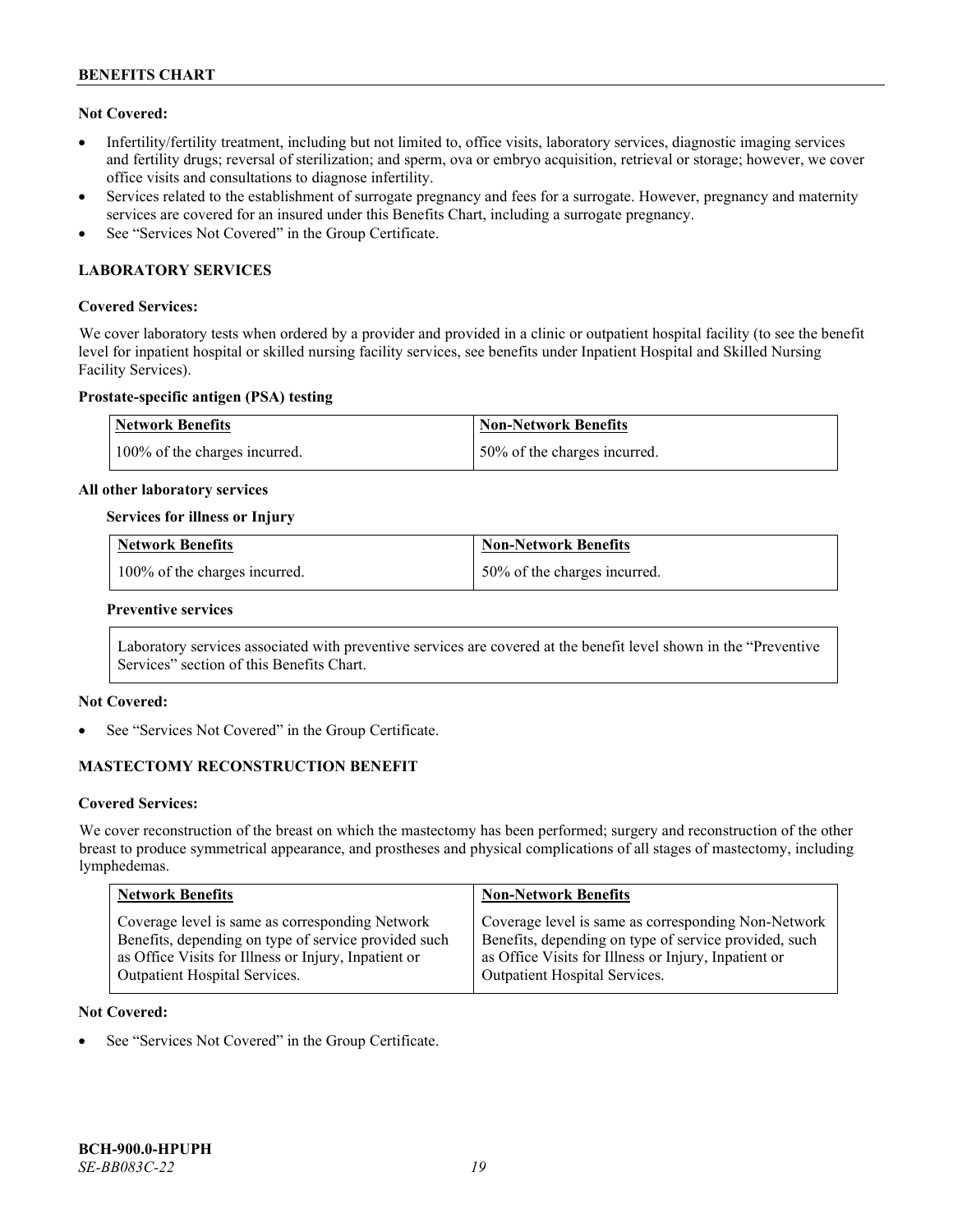### **MEDICATION THERAPY DISEASE MANAGEMENT PROGRAM**

### **Covered Services:**

If you meet our criteria for coverage, you may qualify for our medication therapy disease management program.

The program covers consultations with a designated pharmacist.

Covered services are based on established medical policies, which are subject to periodic review and modification by the medical directors. These medical policies (medical coverage criteria) are available by logging on to your account at [HealthPartnersUnityPointHealth.com](https://www.healthpartnersunitypointhealth.com/) or by calling Member Services.

| <b>Network Benefits</b>                                     | <b>Non-Network Benefits</b> |
|-------------------------------------------------------------|-----------------------------|
| 100% of the charges incurred.<br>Deductible does not apply. | No coverage.                |

#### **Not Covered:**

See "Services Not Covered" in the Group Certificate.

### **OFFICE VISITS FOR ILLNESS OR INJURY**

#### **Covered Services:**

We cover the following when medically necessary: professional medical and surgical services and related supplies, including biofeedback, of physicians and other health care providers; obstetric/gynecological (OB/GYN) services, blood and blood products (unless replaced) and blood derivatives.

We cover diagnosis and treatment of illness or injury to the eyes. Where contact or eyeglass lenses are prescribed as medically necessary for the post-operative treatment of cataracts or for the treatment of aphakia, acute or chronic corneal pathology, or keratoconus, we cover the initial evaluation, lenses and fitting. Insureds must pay for lens replacement beyond the initial pair.

We cover allergy testing based on established medical policies.

Services received via video, e-visits or telephone are covered under the "Telehealth/Telemedicine Services" section of this Benefits Chart.

# **Office visits**

| <b>Network Benefits</b>       | <b>Non-Network Benefits</b>  |
|-------------------------------|------------------------------|
| 100% of the charges incurred. | 50% of the charges incurred. |

#### **Convenience clinics**

| <b>Network Benefits</b>       | <b>Non-Network Benefits</b>  |
|-------------------------------|------------------------------|
| 100% of the charges incurred. | 50% of the charges incurred. |

#### **Injections administered in a physician's office, other than immunizations**

#### **Allergy injections**

| <b>Network Benefits</b>       | <b>Non-Network Benefits</b>  |
|-------------------------------|------------------------------|
| 100% of the charges incurred. | 50% of the charges incurred. |

#### **All other injections**

| <b>Network Benefits</b>       | <b>Non-Network Benefits</b>  |
|-------------------------------|------------------------------|
| 100% of the charges incurred. | 50% of the charges incurred. |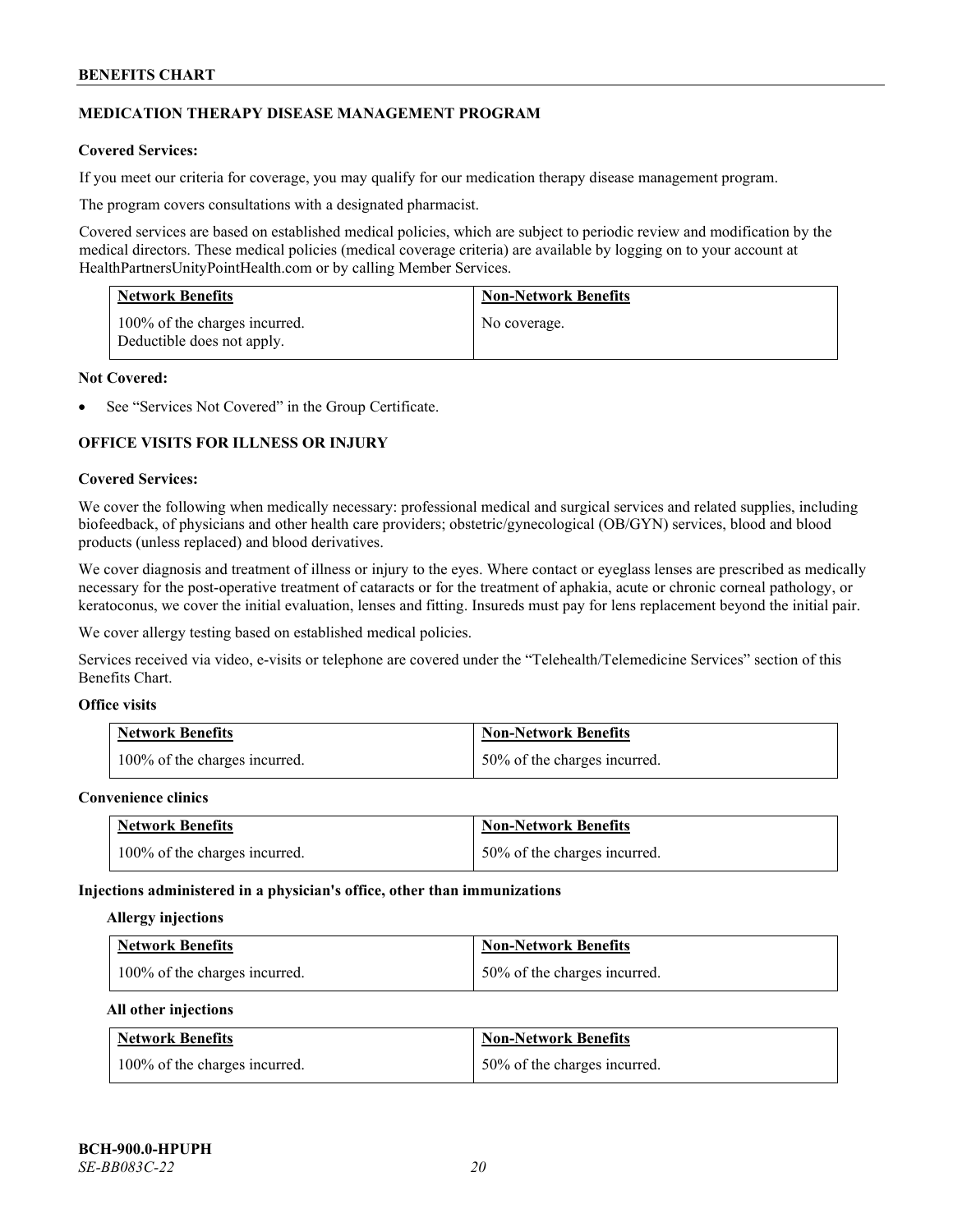## **Not Covered:**

- Court ordered treatment.
- See "Services Not Covered" in the Group Certificate.

# **PEDIATRIC EYEWEAR**

### **Covered Services:**

We cover pediatric eyewear for children.

Routine eye exams are covered under the "Preventive Services" section of this Benefits Chart.

| <b>Network Benefits</b>       | <b>Non-Network Benefits</b> |
|-------------------------------|-----------------------------|
| 100% of the charges incurred. | No coverage.                |

### **Limitations:**

- Coverage under this provision will continue until the end of the month in which the child turns age 19.
- Limited to one of the following per calendar year:
	- o one pair of eyeglasses, including one set of prescription lenses, frames from our designated eyewear collection, and anti-scratch coating; or
	- o one pair of non-disposable contact lenses; or
	- a one-year supply of disposable contact lenses.
- Contact lens fittings are limited to two per calendar year.

# **Not Covered:**

- Frames that are not included in our designated eyewear collection. However, one pair of lenses will be covered if an insured chooses frames outside our designated eyewear collection.
- More than one pair of lenses or frames or non-disposable contacts per calendar year, regardless of the reason. This includes replacement of eyeglasses or contact lenses due to loss, breakage, theft, or change in prescription.
- Safety glasses or goggles for sports or vocational reasons.
- Upgrades including, but not limited to, UV protection and no-line multifocal lenses.
- See "Services Not Covered" in the Group Certificate.

# **PHYSICAL THERAPY, OCCUPATIONAL THERAPY AND SPEECH THERAPY**

### **Covered Services:**

We cover the following physical therapy, occupational therapy and speech therapy services:

- Medically necessary rehabilitative care to correct the effects of illness or injury.
- Habilitative care rendered for congenital, developmental or medical conditions which have significantly limited the successful initiation of normal speech and normal motor development.

Massage therapy which is performed in conjunction with other treatment/modalities by a physical or occupational therapist, is part of a prescribed treatment plan and is not billed separately is covered.

We cover services provided in a clinic. We also cover physical therapy provided in an outpatient hospital facility. To see the benefit level for inpatient hospital or skilled nursing facility services, see benefits under the "Inpatient Hospital and Skilled Nursing Facility Services" section in this Benefits Chart.

# **Rehabilitative care**

| <b>Network Benefits</b>       | <b>Non-Network Benefits</b>  |
|-------------------------------|------------------------------|
| 100% of the charges incurred. | 50% of the charges incurred. |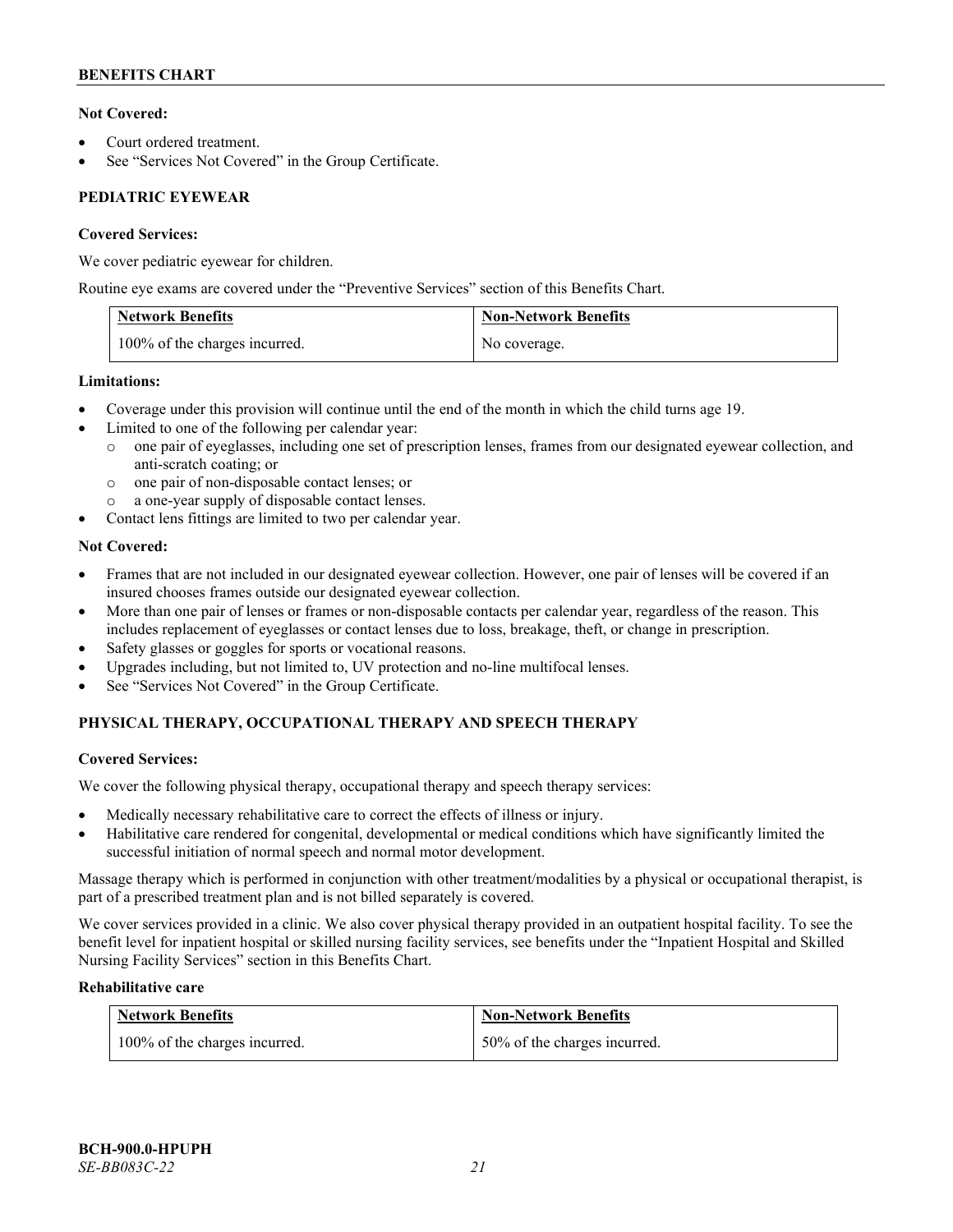#### **Habilitative care**

| <b>Network Benefits</b>       | <b>Non-Network Benefits</b>  |
|-------------------------------|------------------------------|
| 100% of the charges incurred. | 50% of the charges incurred. |

### **Not Covered:**

- Massage therapy for the purpose of comfort or convenience of the insured.
- See "Services Not Covered" in the Group Certificate.

### **PRE-DIABETES DISEASE MANAGEMENT PROGRAM**

#### **Covered Services:**

If you meet our criteria for coverage, you may qualify for the Pre-diabetes Disease Management program through Omada Health. The program covers group health coaching which focuses on weight loss, exercise, behavior modification and health education at select locations determined by the plan.

| Network Benefits                                            | <b>Non-Network Benefits</b> |
|-------------------------------------------------------------|-----------------------------|
| 100% of the charges incurred.<br>Deductible does not apply. | Not applicable.             |

#### **Not Covered:**

See "Services Not Covered" in the Group Certificate.

# **PRESCRIPTION DRUG SERVICES**

#### **Covered Services:**

We cover prescription drugs and medications, which can be self-administered or are administered in a physician's office. We cover off-label use of formulary drugs to treat cancer if the drug is recognized for the treatment of cancer in an authoritative compendia used by the Medicare program and when an appropriate level of evidence or medical necessity is met.

#### **For Network Benefits, drugs and medications must be obtained at a Network Pharmacy.**

**If a copayment is required, you must pay one copayment for each 31-day supply, or portion thereof, unless otherwise indicated below.**

### **Outpatient drugs (except as specified below)**

| <b>Network Benefits</b>                                                                                                                                     | <b>Non-Network Benefits</b>  |
|-------------------------------------------------------------------------------------------------------------------------------------------------------------|------------------------------|
| 100% of the charges incurred for formulary drugs.                                                                                                           | 50% of the charges incurred. |
| Formulary insulin is considered preventive and is not<br>subject to the deductible. In no event will your cost for<br>a formulary insulin drug exceed \$25. |                              |
| Non-formulary drugs are covered at 80% of the<br>charges incurred.                                                                                          |                              |

#### **Mail order drugs**

| <b>Network Benefits</b>                                                                                                                                                                                                                               | <b>Non-Network Benefits</b>                                                                                                |
|-------------------------------------------------------------------------------------------------------------------------------------------------------------------------------------------------------------------------------------------------------|----------------------------------------------------------------------------------------------------------------------------|
| For your convenience, you may also get up to a 93-day<br>supply of outpatient prescription drugs that can be self-<br>administered through the designated mail order service.<br>Specialty drugs are not available through the mail order<br>service. | Mail order drugs are only available through the<br>designated mail order service.<br>See Network mail order drugs benefit. |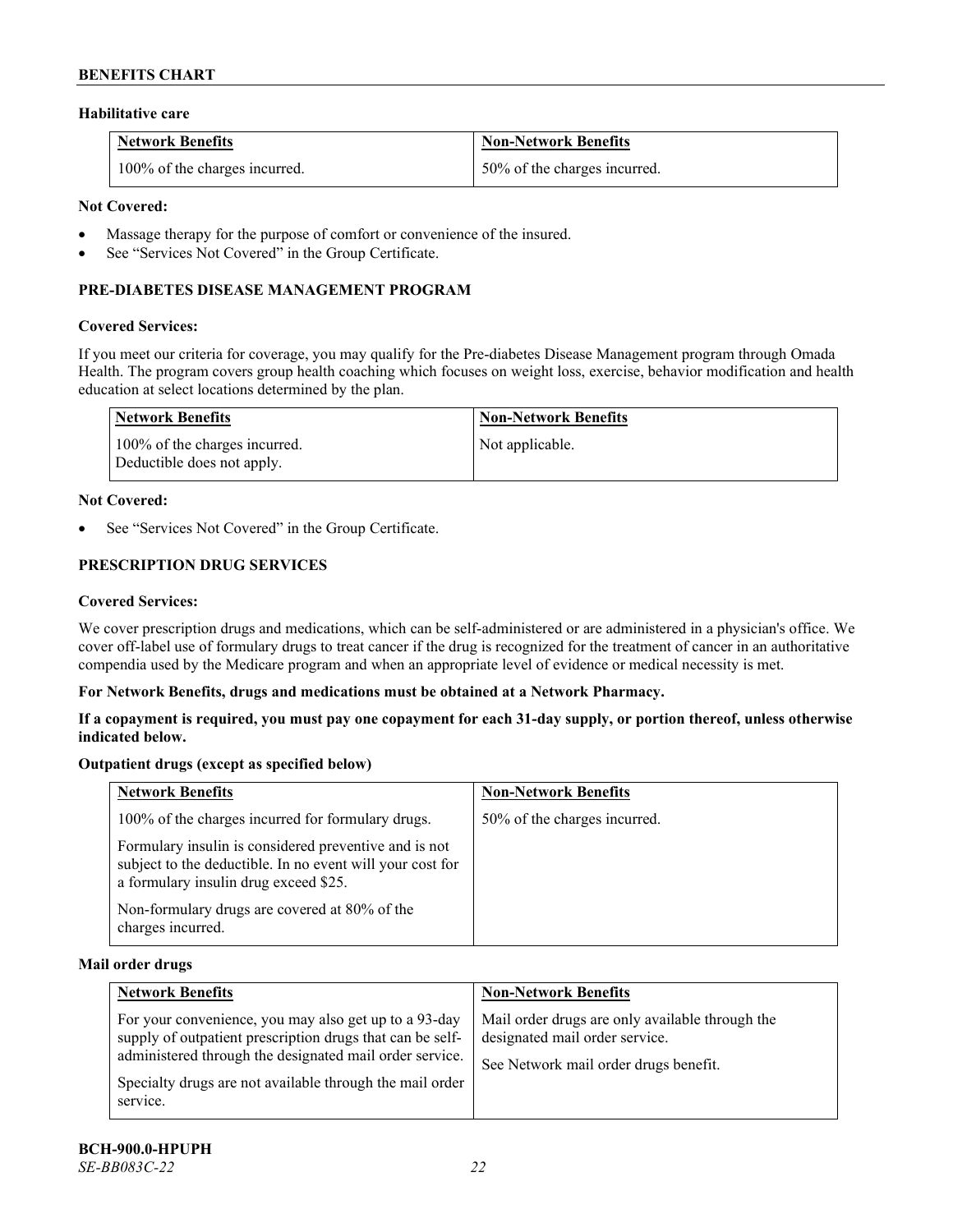#### **Specialty drugs that are self-administered**

| <b>Network Benefits</b>                                                                                                                    | <b>Non-Network Benefits</b> |
|--------------------------------------------------------------------------------------------------------------------------------------------|-----------------------------|
| 100% of the charges incurred.                                                                                                              | No coverage.                |
| For Network Benefits, specialty drugs are limited to<br>drugs on the specialty drug list and must be obtained<br>from a designated vendor. |                             |

### **Drugs for treatment of growth deficiency**

| <b>Network Benefits</b>                                                                                                                            | <b>Non-Network Benefits</b>  |
|----------------------------------------------------------------------------------------------------------------------------------------------------|------------------------------|
| 100% of the charges incurred.                                                                                                                      | 50% of the charges incurred. |
| For Network Benefits, growth deficiency drugs are<br>limited to drugs on the specialty drug list and must be<br>obtained from a designated vendor. |                              |

**Tobacco cessation drugs are covered for all FDA-approved tobacco cessation drugs (including over-the-counter drugs) for a minimum of 90 days.** Must be prescribed by a physician or legally authorized health care provider and purchased at a pharmacy.

| <b>Network Benefits</b>                                     | <b>Non-Network Benefits</b>  |
|-------------------------------------------------------------|------------------------------|
| 100% of the charges incurred.<br>Deductible does not apply. | 50% of the charges incurred. |

### **Contraceptive drugs**

| <b>Network Benefits</b>                                                                                                                                         | <b>Non-Network Benefits</b>  |
|-----------------------------------------------------------------------------------------------------------------------------------------------------------------|------------------------------|
| 100% of the charges incurred for formulary drugs.<br>Deductible does not apply.                                                                                 | 50% of the charges incurred. |
| If a physician requests that a non-formulary<br>contraceptive drug be dispensed as written, the drug<br>will be covered at 100%, not subject to the deductible. |                              |

**ACA preventive medications.** We cover preventive medications currently recommended by USPSTF with an A or B rating if they are prescribed by your medical provider and they are listed on our Commercial ACA Preventive Drug List. Preventive medications are subject to periodic review and modification. Changes would be effective in accordance with the federal rules and reflected in our current medical coverage criteria for preventive care services.

| <b>Network Benefits</b>                                     | <b>Non-Network Benefits</b>  |
|-------------------------------------------------------------|------------------------------|
| 100% of the charges incurred.<br>Deductible does not apply. | 50% of the charges incurred. |

#### **Limitations:**

- Certain drugs may require prior authorization as indicated on the formulary. We may require prior authorization for the drug and also the site where the drug will be provided. Certain drugs are subject to our utilization review process and quantity limits as indicated on our formulary.
- Certain non-formulary drugs require prior authorization. In addition, certain drugs may be subject to any quantity limits applied as part of our trial program. The trial drug program applies to new prescriptions for certain drugs which have high toxicity, low tolerance, high costs and/or high potential for waste. Trial drugs are indicated on the formulary and/or the specialty drug list. Your first fill of a trial drug may be limited to less than a month supply. If the drug is well tolerated and effective, you will receive the remainder of your first month supply.
- If an insured requests a brand name drug when there is a generic equivalent, the brand name drug will be covered up to the charge that would apply to the generic drug, minus any required copayment. If a physician requests that a brand name drug be dispensed as written, the drug will be paid at the non-formulary benefit.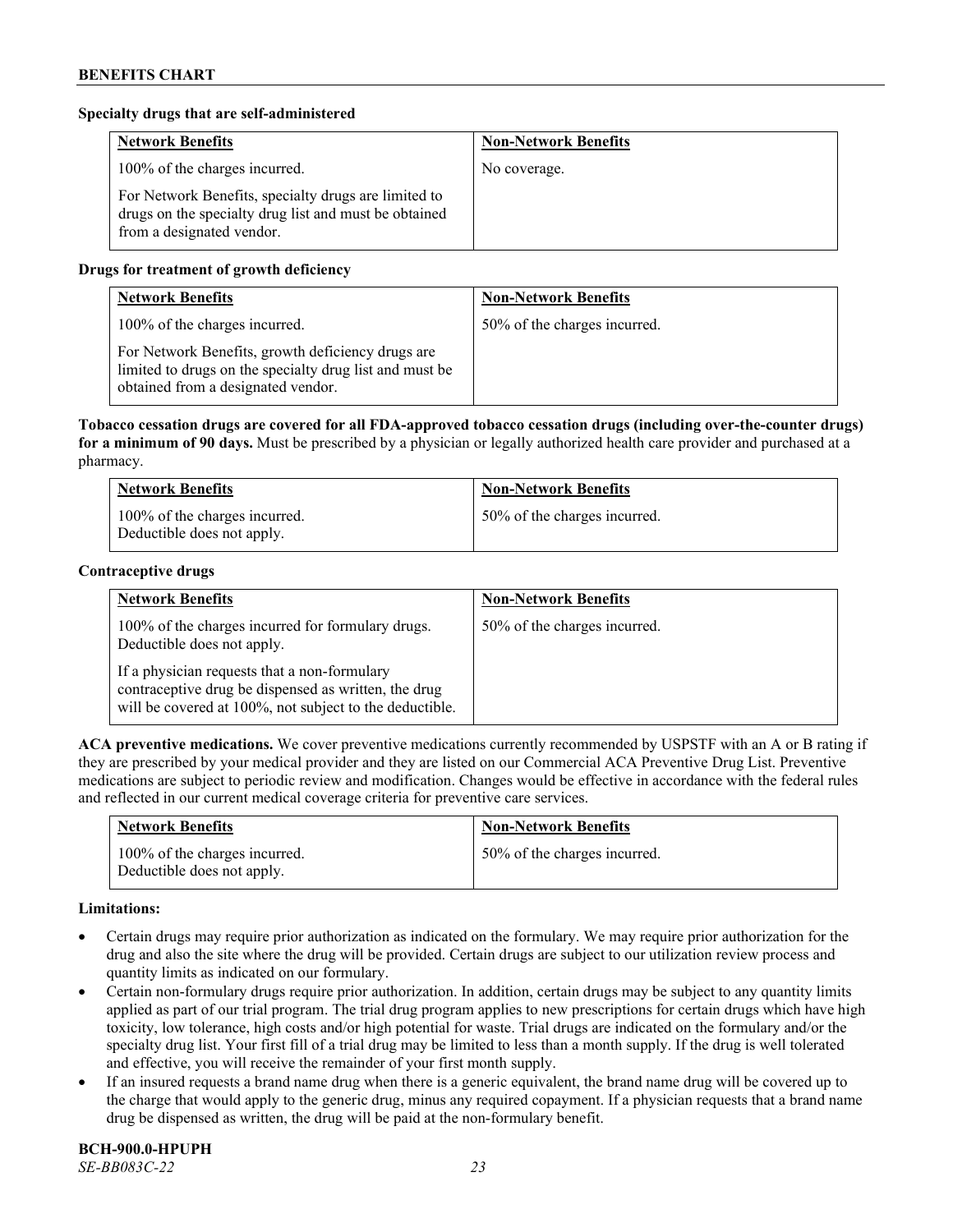- We may require insureds to try over-the-counter (OTC) drug alternatives before approving more costly formulary prescription drugs.
- Unless otherwise specified in the "Prescription Drug Services" section, you may receive up to a 31-day supply per prescription.
- A 93-day supply will be covered and dispensed only at pharmacies that participate in our extended day supply program.
- New prescriptions to treat certain chronic conditions are limited to a 31-day supply.
- No more than a 31-day supply of specialty drugs will be covered and dispensed at a time, unless it is a manufacturer supplied drug that cannot be split that supplies the insured with more than a 31-day supply.

#### **Not Covered:**

- Replacement of prescription drugs, medications, equipment and supplies due to loss, damage or theft.
- Nonprescription (over the counter) drugs or medications, including, but not limited to, vitamins, supplements, homeopathic remedies, and non-FDA approved drugs, unless listed on the formulary and prescribed by a physician or legally authorized health care provider under applicable state and federal law. We cover off-label use of drugs to treat cancer as specified in the "Prescription Drug Services" section of this Benefits Chart. This exclusion does not include over-the-counter contraceptives for women as allowed under the Affordable Care Act when the insured obtains a prescription for the item. In addition, if the insured obtains a prescription, this exclusion does not include aspirin to prevent cardiovascular disease for men and women of certain ages; folic acid supplements for women who may become pregnant; fluoride chemoprevention supplements for children without fluoride in their water source; and iron supplements for children ages 6-12 months old who are at risk for anemia.
- All drugs used for sexual dysfunction.
- Fertility drugs.
- Medical cannabis.
- Drugs on the Excluded Drug List. The Excluded Drug List includes select drugs within a therapy class that are not eligible for coverage. This includes drugs that may be excluded for certain indications. The Excluded Drug List is available a[t HealthPartnersUnityPointHealth.com.](https://www.healthpartnersunitypointhealth.com/)
- Drugs that are newly approved by the FDA until they are reviewed and approved by HealthPartners UnityPoint Health Pharmacy and Therapeutics Committee.
- Medical devices approved by the FDA will not be covered under the "Prescription Drug Services" section unless they are on our formulary. Covered medical devices are generally submitted and reimbursed under your medical benefits.
- See "Services Not Covered" in the Group Certificate.

# **PREVENTIVE SERVICES**

### **Applicable definitions:**

**Routine preventive services** are routine healthcare services that include screenings, check-ups and counseling to prevent illness, disease or other health problems before symptoms occur.

**Diagnostic services** are services to help a provider understand your symptoms, diagnose illness and decide what treatment may be needed. They may be the same services that are listed as preventive services, but they are being used as diagnostic services. Your provider will determine if these services are preventive or diagnostic. These services are not preventive if received as part of a visit to diagnose, manage or maintain an acute or chronic medical condition, illness or injury. When that occurs, unless otherwise indicated below, standard deductibles, copayments or coinsurance apply.

### **Covered Services:**

We cover preventive services which meet any of the requirements under the Affordable Care Act (ACA) shown in the bulleted items below. These preventive services are covered at 100% under the network benefits with no deductible, copayments or coinsurance. If a preventive service is not required by the ACA and it is covered at a lower benefit level, it will be specified below. Preventive benefits mandated under the ACA are subject to periodic review and modification. Changes would be effective in accordance with the federal rules. Preventive services mandated by the ACA include:

- Evidence-based items or services that have in effect a rating of A or B in the current recommendations of the United States Preventive Services Task Force with respect to the individual;
- Immunizations for routine use in children, adolescents and adults that have in effect a recommendation from the Advisory Committee on Immunization Practices of the Centers for Disease Control and Prevention with respect to the individual;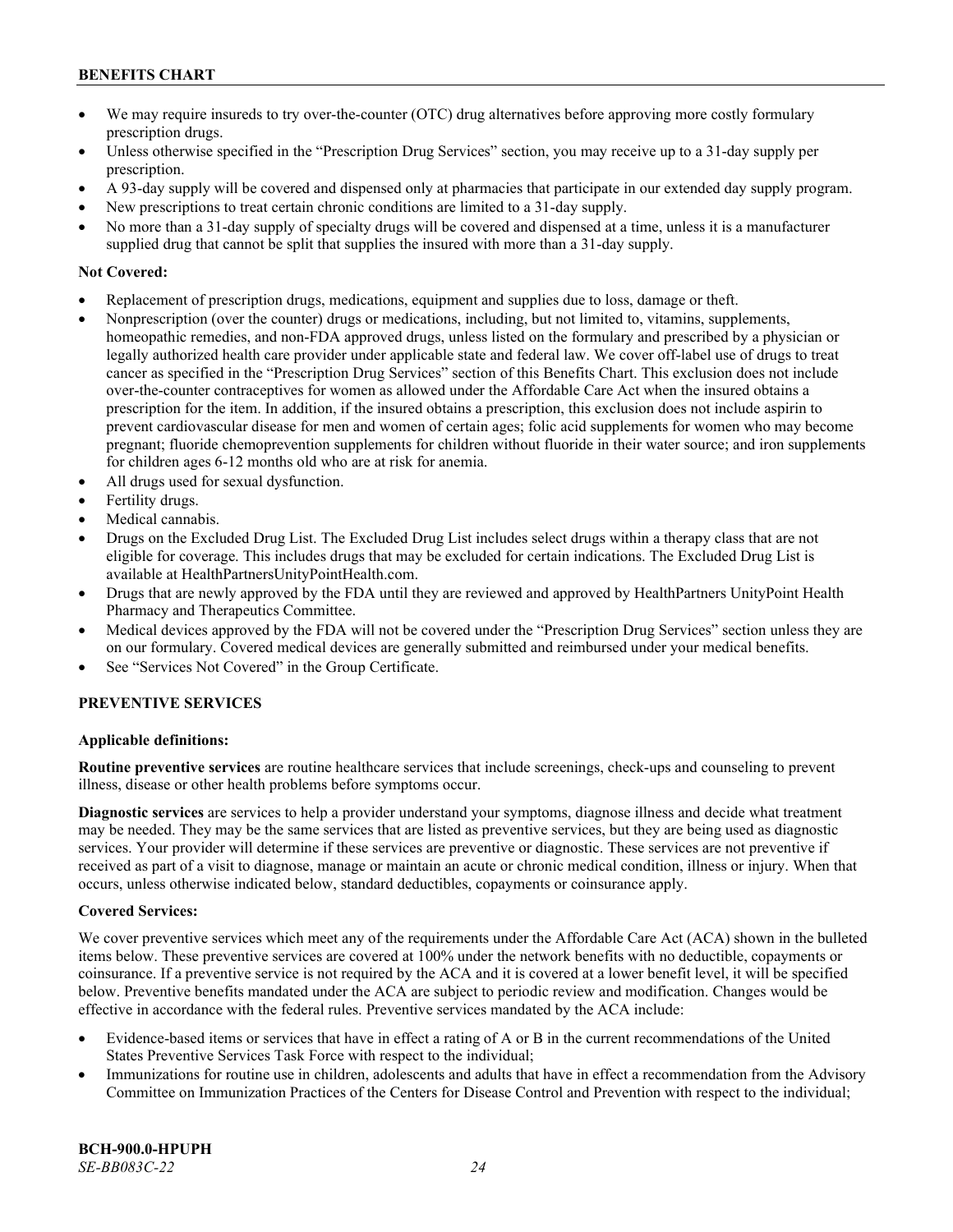- With respect to infants, children and adolescents, evidence-informed preventive care and screenings provided for in comprehensive guidelines supported by the Health Resources and Services Administration; and
- With respect to women, preventive care and screenings provided for in comprehensive guidelines supported by the Health Resources and Services Administration.

Covered services are based on established medical policies, which are subject to periodic review and modification by the medical or dental directors. These medical policies (medical coverage criteria) are available by calling Member Services, or logging on to your account at [HealthPartnersUnityPointHealth.com.](https://www.healthpartnersunitypointhealth.com/)

#### **ACA and state mandated preventive services are covered as follows:**

**Routine health exams and periodic health assessments.** A physician or health care provider will counsel you as to how often health assessments are needed based on age, sex and health status. This includes screening and counseling for tobacco use and all FDA approved tobacco cessation medications including over-the-counter drugs (as shown in the "Prescription Drug Services" section).

| <b>Network Benefits</b>                                     | <b>Non-Network Benefits</b>  |
|-------------------------------------------------------------|------------------------------|
| 100% of the charges incurred.<br>Deductible does not apply. | 50% of the charges incurred. |

**Child health supervision services.** This includes pediatric preventive services such as newborn screenings, appropriate immunizations (including HPV immunizations), developmental assessments and laboratory services appropriate to the age of the child from birth to 72 months and appropriate immunizations to age 18.

| <b>Network Benefits</b>                                     | <b>Non-Network Benefits</b>  |
|-------------------------------------------------------------|------------------------------|
| 100% of the charges incurred.<br>Deductible does not apply. | 50% of the charges incurred. |

#### **Routine prenatal care and exams**

| <b>Network Benefits</b>                                     | <b>Non-Network Benefits</b>  |
|-------------------------------------------------------------|------------------------------|
| 100% of the charges incurred.<br>Deductible does not apply. | 50% of the charges incurred. |

**Routine postnatal care.** This includes health exams, assessments, education and counseling relating to the period immediately after childbirth.

| <b>Network Benefits</b>                                     | <b>Non-Network Benefits</b>  |
|-------------------------------------------------------------|------------------------------|
| 100% of the charges incurred.<br>Deductible does not apply. | 50% of the charges incurred. |

**Routine screening procedures for cancer.** This includes colorectal screening or other cancer screenings recommended by the USPSTF with an A or B rating. Women's preventive health services below describe additional routine screening procedures for cancer.

| Network Benefits                                            | <b>Non-Network Benefits</b>  |
|-------------------------------------------------------------|------------------------------|
| 100% of the charges incurred.<br>Deductible does not apply. | 50% of the charges incurred. |

**Professional voluntary family planning services.** This includes services to prevent or delay a pregnancy, including counseling and education. Services must be provided by a licensed provider.

| Network Benefits                                            | <b>Non-Network Benefits</b>  |
|-------------------------------------------------------------|------------------------------|
| 100% of the charges incurred.<br>Deductible does not apply. | 50% of the charges incurred. |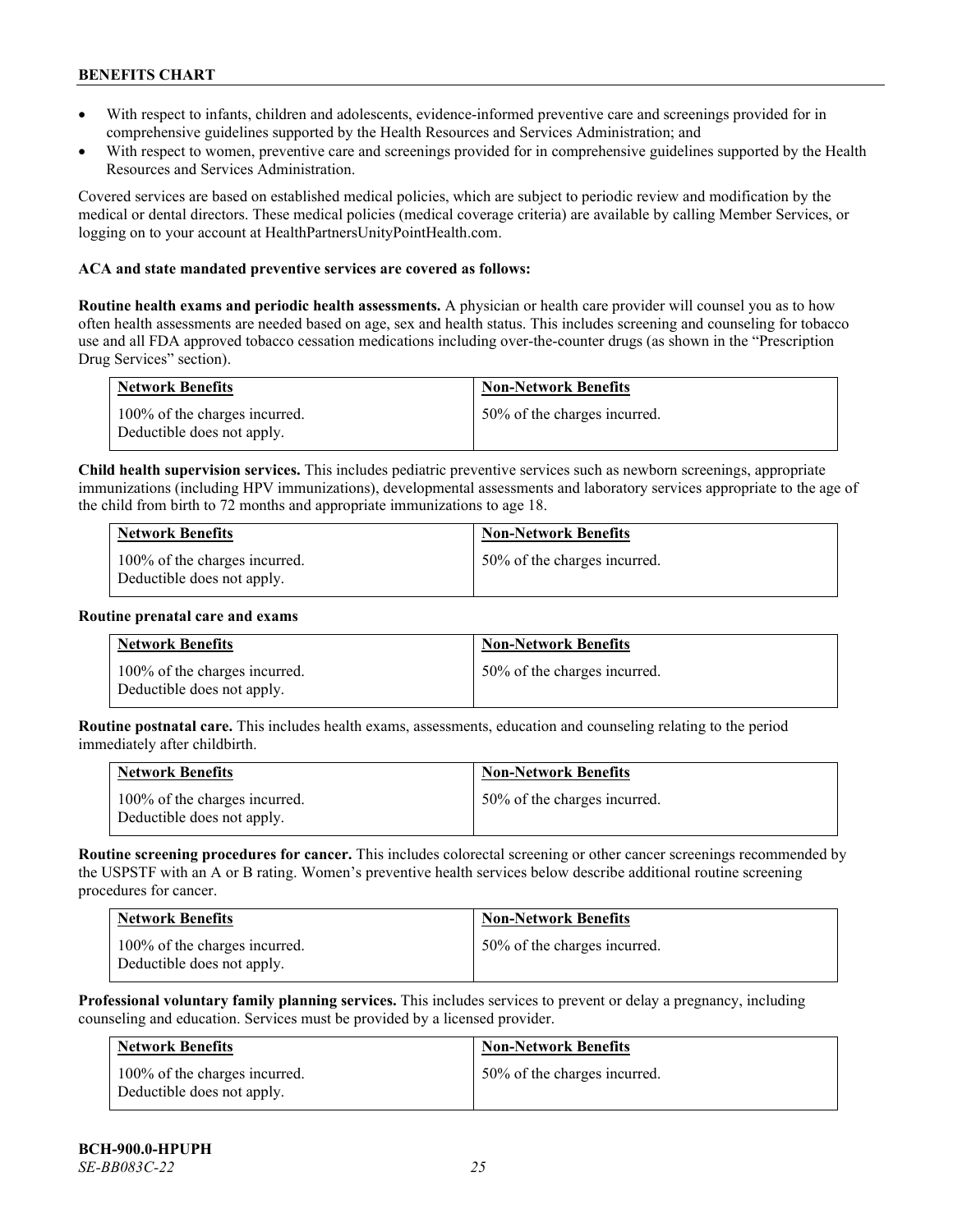#### **Adult immunizations**

| <b>Network Benefits</b>                                     | <b>Non-Network Benefits</b>  |
|-------------------------------------------------------------|------------------------------|
| 100% of the charges incurred.<br>Deductible does not apply. | 50% of the charges incurred. |

**Women's preventive health services.** This includes mammograms, screenings for cervical cancer (pap smears), breast pumps, human papillomavirus (HPV) testing, counseling for sexually transmitted infections, counseling and screening for human immunodeficiency virus (HIV), and all FDA approved contraceptive methods as prescribed by a doctor, sterilization procedures, education and counseling (see the "Prescription Drug Services" section for coverage of oral contraceptive drugs). For women whose family history is associated with an increased risk for BRCA1 or BRCA2 gene mutations, we cover genetic counseling and BRCA screening without cost sharing, if appropriate and as determined by a physician.

| <b>Network Benefits</b>                                     | <b>Non-Network Benefits</b>  |
|-------------------------------------------------------------|------------------------------|
| 100% of the charges incurred.<br>Deductible does not apply. | 50% of the charges incurred. |

**Obesity screening and management.** We cover obesity screening and counseling for all ages during a routine preventive care exam. If you are age 18 or older and have a body mass index of 30 or more, we also cover intensive obesity management to help you lose weight. Your primary care doctor can coordinate these services.

| <b>Network Benefits</b>                                     | <b>Non-Network Benefits</b>  |
|-------------------------------------------------------------|------------------------------|
| 100% of the charges incurred.<br>Deductible does not apply. | 50% of the charges incurred. |

### **In addition to any ACA or state mandated preventive services referenced above, we cover the following eligible services:**

#### **Routine eye and hearing exams**

| <b>Network Benefits</b>                                     | <b>Non-Network Benefits</b>  |
|-------------------------------------------------------------|------------------------------|
| 100% of the charges incurred.<br>Deductible does not apply. | 50% of the charges incurred. |

**Ovarian cancer surveillance tests for women who are at risk. "At risk for ovarian cancer" means (1) having a family** history that includes any of the following: one or more first-degree or second-degree relatives with ovarian cancer, clusters of female relatives with breast cancer or nonpolyposis colorectal cancer; or (2) testing positive for BRCA1 or BRCA2 mutations. "Surveillance tests for ovarian cancer" means annual screening using: CA-125 serum tumor marker testing, transvaginal ultrasound, pelvic examination or other proven ovarian cancer screening tests currently being evaluated by the federal Food and Drug Administration or by the National Cancer Institute.

| <b>Network Benefits</b>                               | <b>Non-Network Benefits</b>                           |
|-------------------------------------------------------|-------------------------------------------------------|
| Coverage level is same as corresponding Network       | Coverage level is same as corresponding Non-Network   |
| Benefits, depending on type of service provided, such | Benefits, depending on type of service provided, such |
| as Diagnostic Imaging Services, Laboratory Services   | as Diagnostic Imaging Services, Laboratory Services   |
| Office Visits for Illness or Injury or Preventive     | Office Visits for Illness or Injury or Preventive     |
| Services.                                             | Services.                                             |

### **Limitations:**

• Services are not preventive if received as part of a visit to diagnose, manage or maintain an acute or chronic medical condition, illness or injury. When that occurs, unless otherwise indicated above, standard deductibles, copayments or coinsurance apply.

### **Not Covered:**

See "Services Not Covered" in the Group Certificate.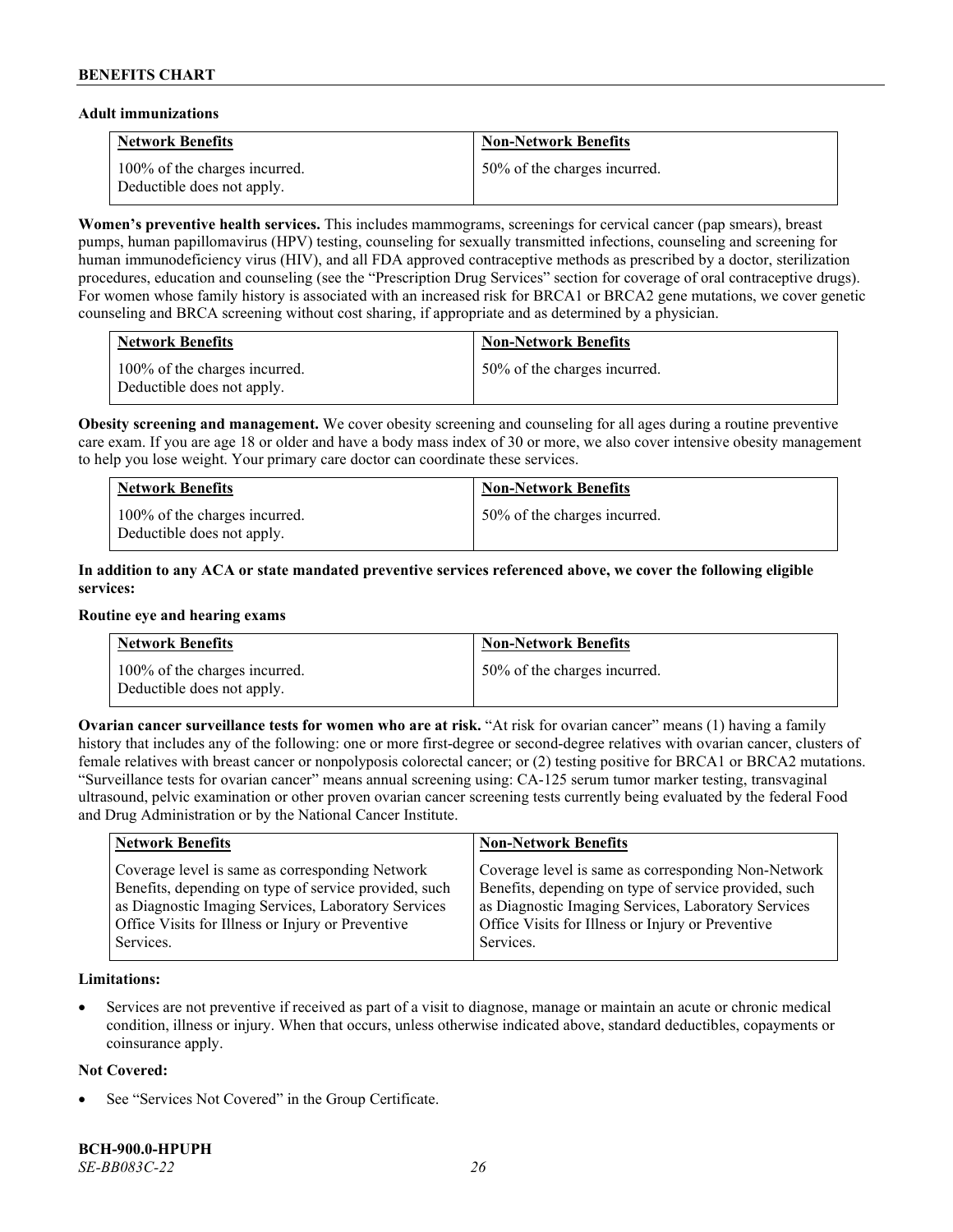# **TELEHEALTH/TELEMEDICINE SERVICES**

### **Definitions:**

**Telehealth, telemedicine, or virtual care.** This is a means of communication between a health care professional and a patient. This includes the use of secure electronic information, imaging, and communication technologies, including:

- interactive audio or audio-video
- interactive audio with store-and-forward technology
- chat-based and email-based systems
- physician-to-physician consultation
- patient education
- data transmission
- data interpretation
- digital diagnostics (algorithm-enabled diagnostic support)
- digital therapeutics (the use of personal health devices and sensors, either alone or in combination with conventional drug therapies, for disease prevention and management)

#### Services can be delivered:

Synchronously: the patient and health care professional are engaging with one another at the same time; or Asynchronously: the patient and health care professional engage with each other at different points in time.

**Telephone visits.** Live, synchronous, interactive encounters over the telephone between a patient and a healthcare provider.

**E-visit or chat-based visits.** Asynchronous online or mobile app encounters to discuss a patient's personal health information, vital signs, and other physiologic data or diagnostic images. The healthcare provider reviews and delivers a consultation, diagnosis, prescription or treatment plan after reviewing the patient's visit information.

**UnityPoint Health Virtual Care:** This is a virtual consult that you may use to receive a diagnosis and treatment for a variety of medical issues through secure video on your computer or phone. You may access the Virtual Care website at [unitypointvirtualcare.org.](https://unitypointvirtualcare.org/landing.htm)

**Virtuwell®.** This is an online service for you to receive a diagnosis and treatment for certain conditions, such as a cold, flu, ear pain and sinus infections. You may access the Virtuwell website at [Virtuwell.com.](https://www.virtuwell.com/)

**Video visits.** Live, synchronous, interactive encounters using secure web-based video between a patient and a healthcare provider.

# **Covered Services:**

The Plan covers the following methods of receiving care for services that would be eligible under the Plan if the service were provided in person.

#### **Scheduled telephone visits**

| <b>Network Benefits</b>       | <b>Non-Network Benefits</b>  |
|-------------------------------|------------------------------|
| 100% of the charges incurred. | 50% of the charges incurred. |

#### **E-visits**

#### **UnityPoint Health Virtual Care – available a[t unitypointvirtualcare.org](http://www.unitypointvirtualcare.org/)**

| <b>Network Benefits</b>       | <b>Non-Network Benefits</b> |
|-------------------------------|-----------------------------|
| 100% of the charges incurred. | Not applicable.             |

### **Access to online care through Virtuwell at [Virtuwell.com](http://www.virtuwell.com/)**

| <b>Network Benefits</b>       | <b>Non-Network Benefits</b> |
|-------------------------------|-----------------------------|
| 100% of the charges incurred. | Not applicable.             |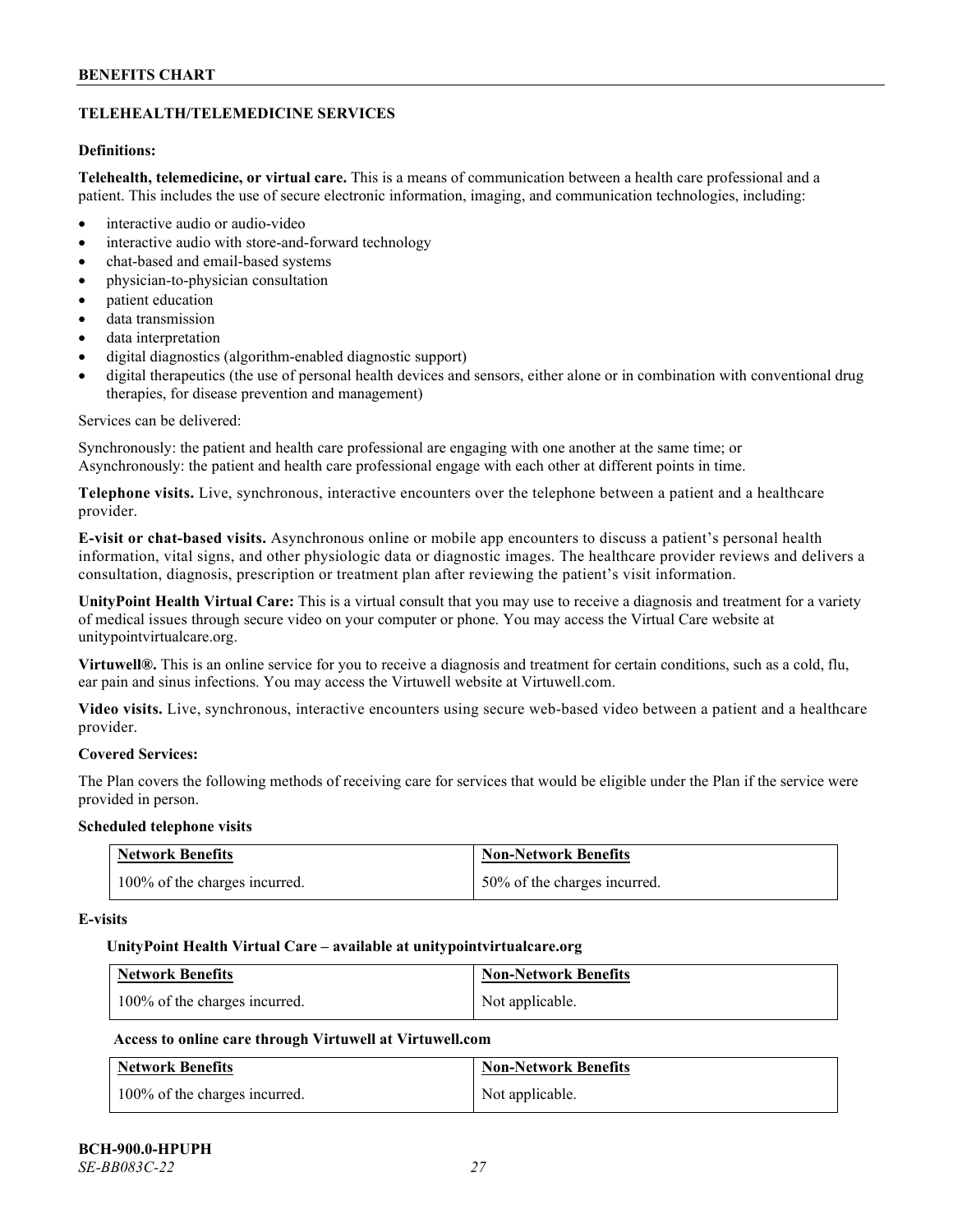#### **All other e-visits**

| <b>Network Benefits</b>       | <b>Non-Network Benefits</b>  |
|-------------------------------|------------------------------|
| 100% of the charges incurred. | 50% of the charges incurred. |

#### **Video visits**

| <b>Network Benefits</b>                                 | <b>Non-Network Benefits</b>                           |
|---------------------------------------------------------|-------------------------------------------------------|
| Coverage level is same as corresponding network         | Coverage level is same as corresponding Non-Network   |
| benefit, depending on type of service provided, such as | Benefits, depending on type of service provided, such |
| Office Visits for Illness or Injury, Inpatient or       | as Office Visits for Illness or Injury, Inpatient or  |
| Outpatient Hospital Services.                           | Outpatient Hospital Services.                         |

#### **Not Covered:**

See "Services Not Covered" in the Group Certificate.

### **TRANSPLANT SERVICES**

#### **Applicable definitions:**

**Autologous.** This is when the source of cells is from the individual's own marrow or stem cells.

**Allogeneic.** This is when the source of cells is from a related or unrelated donor's marrow or stem cells.

**Autologous bone marrow transplant.** This is when the bone marrow is harvested from the individual and stored. The patient undergoes treatment which includes tumor ablation with high-dose chemotherapy and/or radiation. The bone marrow is reinfused (transplanted).

**Allogeneic bone marrow transplant.** This is when the bone marrow is harvested from the related or unrelated donor and stored. The patient undergoes treatment which includes tumor ablation with high-dose chemotherapy and/or radiation. The bone marrow is reinfused (transplanted).

**Autologous/allogeneic stem cell support.** This is a treatment process that includes stem cell harvest from either bone marrow or peripheral blood, tumor ablation with high-dose chemotherapy and/or radiation, stem cell reinfusion, and related care. Autologous/allogeneic bone marrow transplantation and high dose chemotherapy with peripheral stem cell rescue/support are considered to be autologous/allogeneic stem cell support.

**Designated transplant center.** This is any health care provider, group or association of health care providers designated by us to provide services, supplies or drugs for specified transplants for our insureds.

**Transplant services.** This is transplantation (including retransplants) of the human organs or tissue listed below, including all related post-surgical treatment, follow-up care and drugs and multiple transplants for a related cause. Transplant services do not include other organ or tissue transplants or surgical implantation of mechanical devices functioning as a human organ, except surgical implantation of an FDA approved ventricular assist device (VAD) or total artificial heart, functioning as a temporary bridge to heart transplantation.

Prior authorization is required prior to consultation to support coordination of care and benefits.

### **Covered Services:**

We cover eligible transplant services (as defined above) while you are covered under this Benefits Chart. Transplants that will be considered for coverage are limited to the following:

- Kidney transplants for end-stage disease.
- Cornea transplants for end-stage disease.
- Heart transplants for end-stage disease.
- Lung transplants or heart/lung transplants for: (1) primary pulmonary hypertension; (2) Eisenmenger's syndrome; (3) endstage pulmonary fibrosis; (4) alpha 1 antitrypsin disease; (5) cystic fibrosis; and (6) emphysema.
- Liver transplants for: (1) biliary atresia in children; (2) primary biliary cirrhosis; (3) post-acute viral infection (including hepatitis A, hepatitis B antigen e negative and hepatitis C) causing acute atrophy or post-necrotic cirrhosis; (4) primary sclerosing cholangitis; (5) alcoholic cirrhosis; and (6) hepatocellular carcinoma.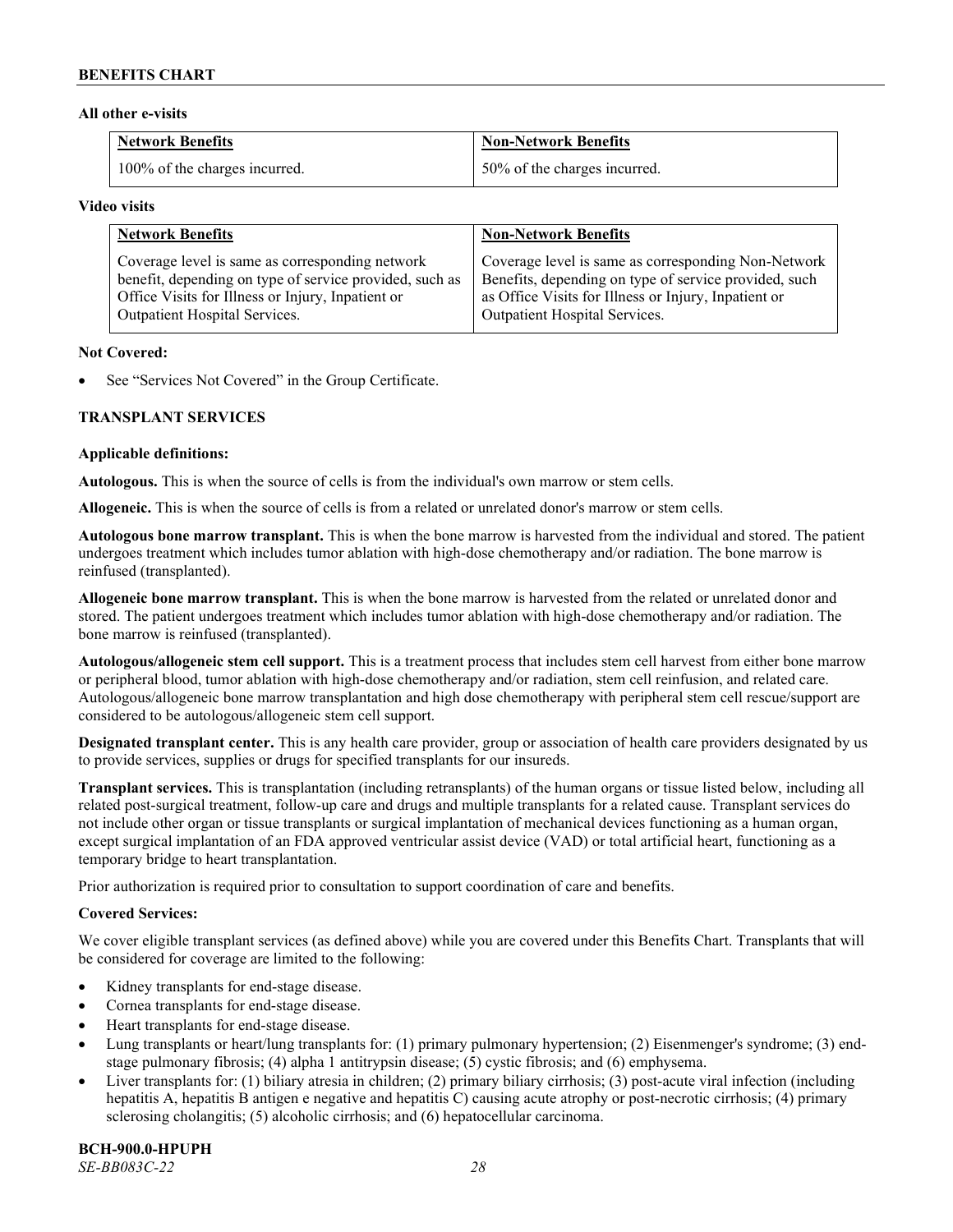- Allogeneic bone marrow transplants or peripheral stem cell support associated with high dose chemotherapy for: (1) acute myelogenous leukemia; (2) acute lymphocytic leukemia; (3) chronic myelogenous leukemia; (4) severe combined immunodeficiency disease; (5) Wiskott-Aldrich syndrome; (6) aplastic anemia; (7) sickle cell anemia; (8) non-relapsed or relapsed non-Hodgkin's lymphoma; (9) multiple myeloma; and (10) testicular cancer.
- Autologous bone marrow transplants or peripheral stem cell support associated with high-dose chemotherapy for: (1) acute leukemias; (2) non-Hodgkin's lymphoma; (3) Hodgkin's disease; (4) Burkitt's lymphoma; (5) neuroblastoma; (6) multiple myeloma; (7) chronic myelogenous leukemia; and (8) non-relapsed non-Hodgkin's lymphoma.
- Pancreas transplants for simultaneous pancreas-kidney transplants for diabetes, pancreas after kidney, living related segmental simultaneous pancreas kidney transplantation and pancreas transplant alone.

To receive Network Benefits, charges for transplant services must be incurred at a designated transplant center.

The transplant-related treatment provided, including expenses incurred for directly related donor services, shall be subject to and in accordance with the provisions, limitations, maximums and other terms of this Benefits Chart.

Medical and hospital expenses of the donor are covered only when the recipient is an insured and the transplant and directly related donor expenses have been prior authorized for coverage. Treatment of medical complications that may occur to the donor are not covered. Donors are not considered insureds, and are therefore not eligible for the rights afforded to insureds under the Group Certificate.

The list of eligible transplant services and coverage determinations are based on established medical policies, which are subject to periodic review and modifications by the medical director

| <b>Network Benefits</b>                          | <b>Non-Network Benefits</b>                          |
|--------------------------------------------------|------------------------------------------------------|
| See Network Inpatient Hospital Services benefit. | See Non-Network Inpatient Hospital Services benefit. |

#### **Transplant Travel Benefit for Network Benefits**

We may provide travel and lodging when an insured needs a transplant and a designated transplant center is greater than 100 miles from the insured's primary address.

This benefit is subject to our medical policies (medical coverage criteria). Coverage criteria are available by calling Member Services, or logging on to your account at [HealthPartnersUnityPointHealth.com.](https://www.healthpartnersunitypointhealth.com/)

When submitting receipts for travel and, lodging, the insured will need to attach a letter explaining that the receipts are in conjunction with an authorized organ or bone marrow transplant and include the recipient's name and member ID number or complete a lodging and travel claim form with the receipts.

| <b>Network Benefits</b>                                                                                                                                                                                                                                 | <b>Non-Network Benefits</b> |
|---------------------------------------------------------------------------------------------------------------------------------------------------------------------------------------------------------------------------------------------------------|-----------------------------|
| Transplant travel benefits are covered under the<br>Network transplant services benefit.                                                                                                                                                                | No coverage.                |
| Expenses for travel and lodging for the insured (the<br>transplant recipient) and one adult companion, or up to<br>two companions for a transplant recipient who is a<br>minor dependent, may be covered up to a maximum of<br>\$10,000 per transplant. |                             |
| Lodging coverage is limited to \$100 per day.                                                                                                                                                                                                           |                             |

### **Not Covered:**

- We consider the following transplants to be investigative and do not cover them: surgical implantation of mechanical devices functioning as a permanent substitute for human organ, non-human organ implants and/or transplants and other transplants not specifically listed in this Benefits Chart.
- See "Services Not Covered" in the Group Certificate.